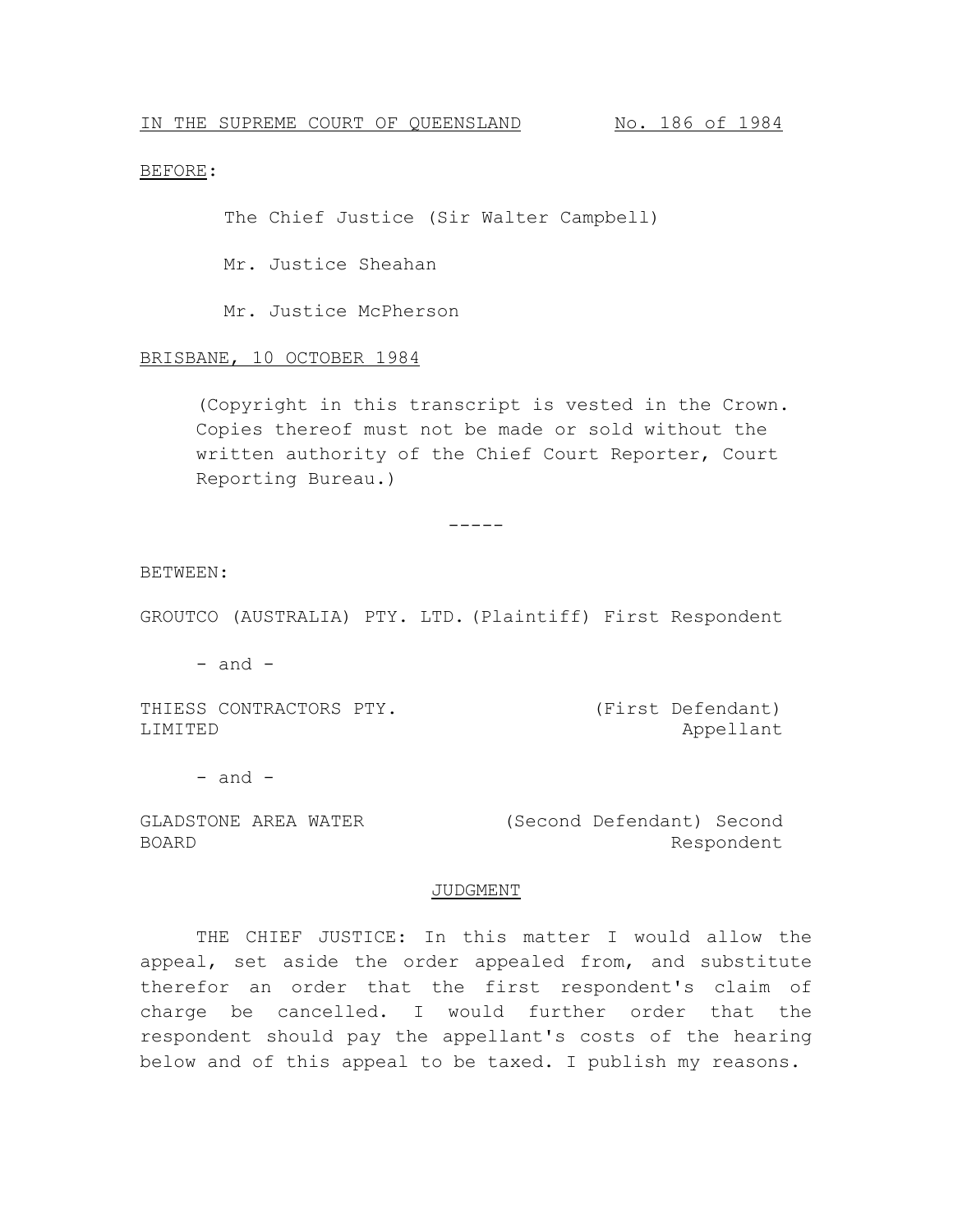MR. JUSTICE SHEAHAN: I agree with the reasons proposed and published by the Chief Justice and with the order proposed.

MR. JUSTICE McPHERSON: I also agree with the order proposed. I publish by reasons.

THE CHIEF JUSTICE: The order of the court is as I have just proposed.

 $-----$ 

IN THE SUPREME COURT OF QUEENSLAND WRIT NO. 186 of 1984 GROUTCO (AUSTRALIA) PTY. LTD. (Plaintiff) First Respondent

and

THIESS CONTRACTORS PTY. LIMITED

(First Defendant) Appellant

and

BOARD

GLADSTONE AREA WATER (Second Defendant) Second Respondent

THE CHIEF JUSTICE

SHEAHAN J.

McPHERSON J.

Judgments delivered by The Chief Justice and McPherson J. on 10th October, 1984. Sheahan J. concurring.

 $\overline{\phantom{a}}$  , where  $\overline{\phantom{a}}$  , where  $\overline{\phantom{a}}$  , where  $\overline{\phantom{a}}$ 

 $\overline{\phantom{a}}$  , where  $\overline{\phantom{a}}$  , where  $\overline{\phantom{a}}$  , where  $\overline{\phantom{a}}$ 

 $\overline{\phantom{a}}$  , where  $\overline{\phantom{a}}$  , where  $\overline{\phantom{a}}$  , where  $\overline{\phantom{a}}$ 

"Appeal allowed, set aside the order appealed from, and substitute therefor an order that the first respondent's claim of charge be cancelled. Further order that the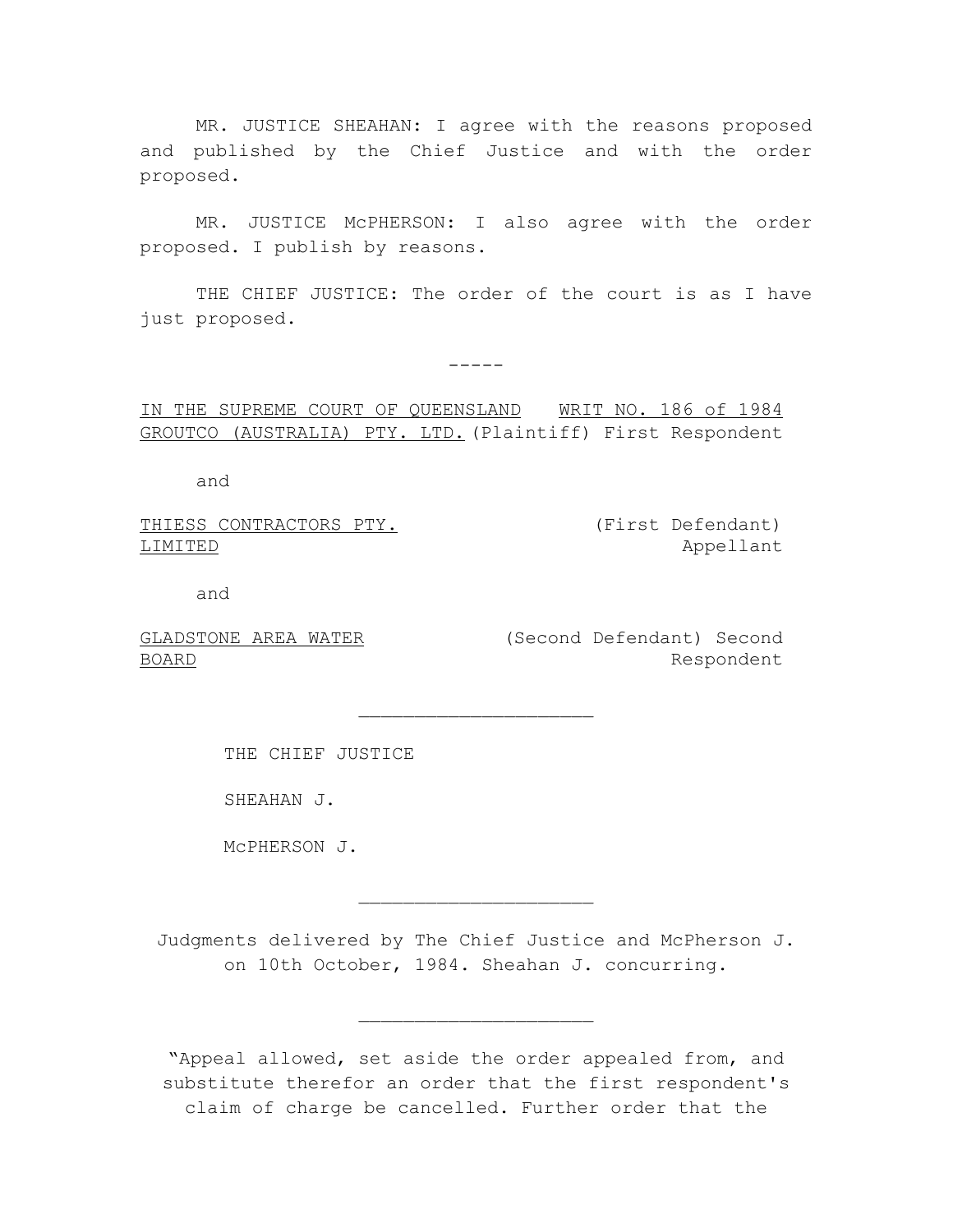respondent should pay the appellant's costs of the hearing below and of this appeal to be taxed."

 $\overline{\phantom{a}}$  , where  $\overline{\phantom{a}}$  , where  $\overline{\phantom{a}}$  , where  $\overline{\phantom{a}}$ 

IN THE SUPREME COURT OF QUEENSLAND No. 186 of 1984

FULL COURT

BETWEEN:

GROUTCO (AUSTRALIA) PTY. LTD (Plaintiff) First Respondent

AND:

THIESS CONTRACTORS PTY. LIMITED

(First Defendant) Appellant

AND:

GLADSTONE AREA WATER (Second Defendant) Second BOARD Respondent

JUDGMENT - THE CHIEF JUSTICE

Delivered the day of 1984.

This appeal raises a question of the construction of the *Subcontractors' Charges Act 1974 - 1976* ("the Act"). The appellant company ("the contractor") entered into a contract dated 13th January, 1982 ("the head contract") with the second respondent Gladstone Water Board ("the Employer"), for the carrying out of certain works with respect to the construction of the Awoonga High Dam. The contractor entered into a written subcontract agreement dated 27th July, 1982 with the first respondent ("the subcontractor") whereby the latter agreed to perform certain drilling and grouting work which formed part of the work covered by the head contract. It appears that the work which was the subject of the subcontract actually commenced about 28th February, 1982 - some five months prior to the execution by the parties of the written contract - and was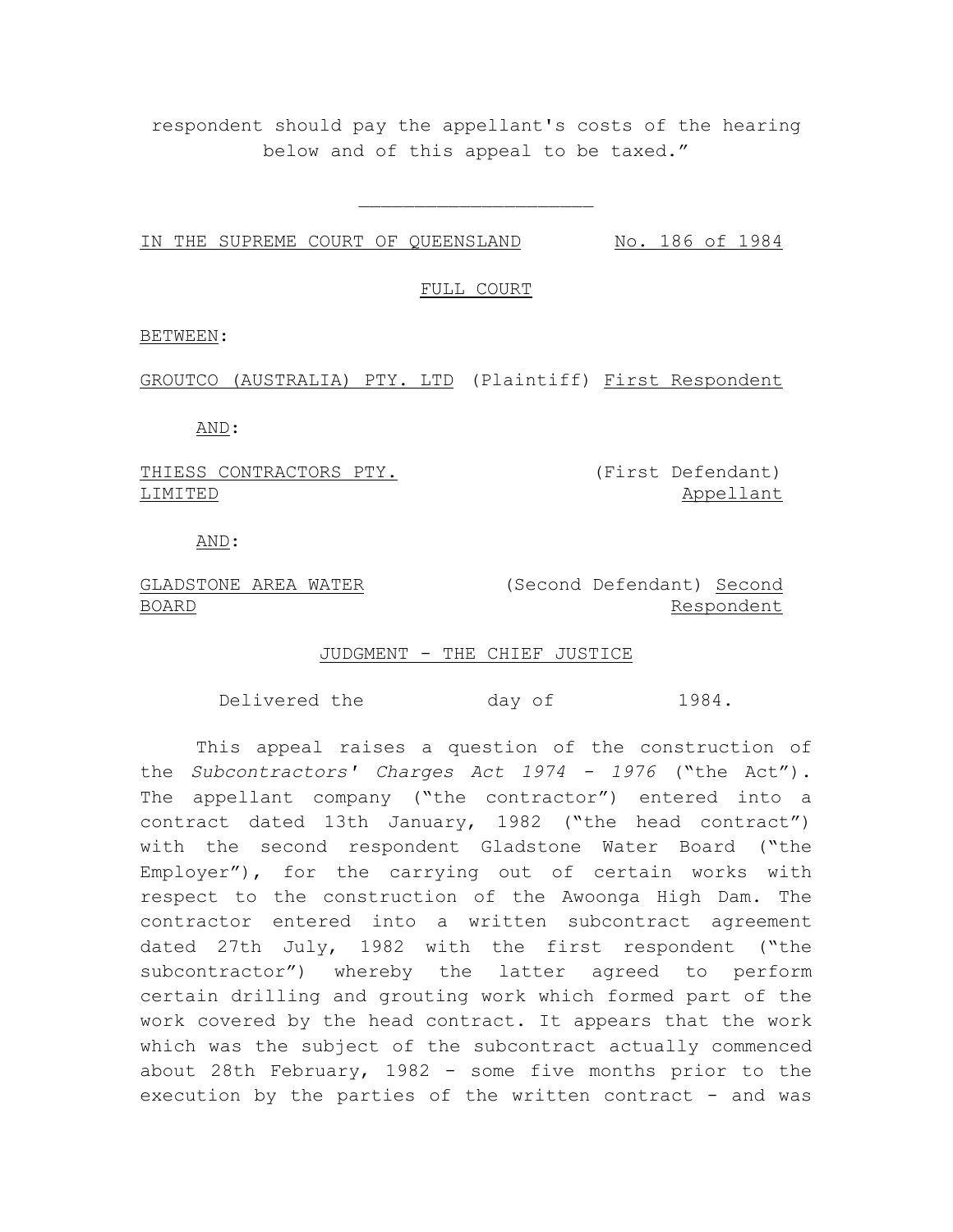preceded by certain correspondence, between the contractor and the subcontractor. By a letter dated 24th September, 1981 the subcontractor forwarded its quotation for the drilling and grouting work which quotation was, in effect, a schedule of rates for equipment and labour and was subject to a "rise and fall" provision. By a letter dated 22nd October, 1981 the contractor informed the subcontractor that it intended to award the subcontract to the letter. That letter stated: "Details of the subcontract agreement are being prepared and will be forwarded to you in the near future for your concurrence. Conditions of Contract will be as per Head Contract." The letter also said that award of the subcontract was subject to prior approval by the employer. This was followed by a letter dated 3rd November, 1981 from the subcontractor submitting certain revised rates to be read in conjunction with the previous quotation. The duly executed subcontract document described the specific work to be performed and contained a schedule of rates for work and materials (including standby rates). The subcontract agreement makes reference only to rates and not to quantities, although it provides that the work will be done in accordance with Identified drawings. It provides (cl. 7.12) that the pay quantities for the drilling and grouting work will be based on the same quantities paid to the contractors by the employer. It also provides that the subcontractor should perform the work in accordance with all the terms, provisions, conditions, plans and specifications of the head contract so far as they may be applicable thereto and also in accordance with the general conditions of acceptance of the subcontract as shown in the document and any other special conditions as may be annexed to the document. It also provides (cl. 3):

"As full consideration for the performance of such work the company will pay to the sub-contractor the amounts shown in schedule C below with such additions or reductions as may be subsequently agreed in writing. Where applicable variations in the value of such work due to 'rise and fall' ceases (as set out in any "special conditions annexed hereto) subsequent to the date of this sub-contract shall be made in accordance with the formula set out in schedule D below."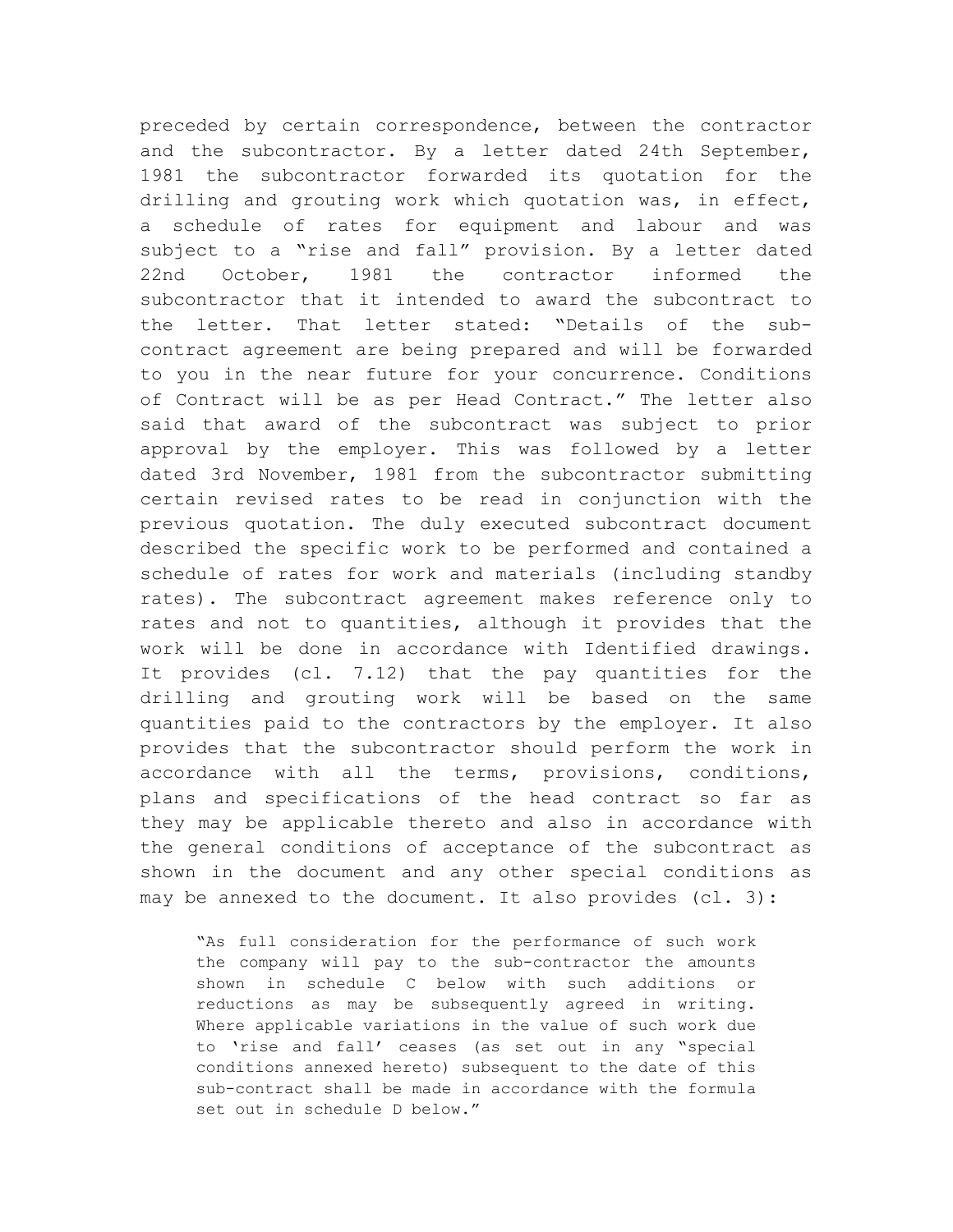I will not go into further detail in relation to the terms of the subcontract but will assume, for present purposes, that it contains those particular terms or conditions which the subcontractor subsequently alleged were breached by the contractor and to which I will briefly refer letter in these reasons. It appears that on 12th December, 1983 the subcontractors gave to the employer a notice (pursuant to s. 10(1)(a) of the Act) that it claimed a charge under the Act in an amount of \$530,189.00, and by a notice dated 12th December, 1983, the subcontractor gave notice to the appellant (pursuant to s.  $10(1)$  (b) of the Act) that it had served a notice on the employer claiming a charge upon moneys that "is now or will be payable by" the employer to the contractor in respect of work done in respect of its contract with the contractors namely, foundation grouting to the. Dam by the subcontractor under its subcontract. The amount claimed as payable is \$530,189.00 and the notice stated that such sum is calculated as follows:

|           | (a) Lost production time for labour and | \$338,862.00 |
|-----------|-----------------------------------------|--------------|
| equipment |                                         |              |
|           | (b) Additional supervision              | 25,530.00    |
|           | (c) Financing of cash flow deficit      | 76,522.00    |
|           | (d) Loss of profit                      | 61,220.00    |
|           | (e) Preparation of Claim                | 28,055.00    |
|           | $Total:-$                               | \$530,189.00 |
|           |                                         |              |

By a notice dated 22nd December, 1983 (pursuant to s. 11(iii)(b)) the contractor notified the sub-constractor that it disputed the claim on the ground that "There is no money that is payable or "which is to become payable to Groutco (Australia) Pty. Ltd. for work done under the subcontract between Thiess Contractors Pty. Ltd. and Groutco (Australia) Pty. Ltd."

On or about 9th December, 1983 the contractor received from the subcontractor a document of approximately a thousand pages which set out with more particularity the claims of the subcontractor as contained in its notice of claim of charge. On 25th January, 1984 the subcontractor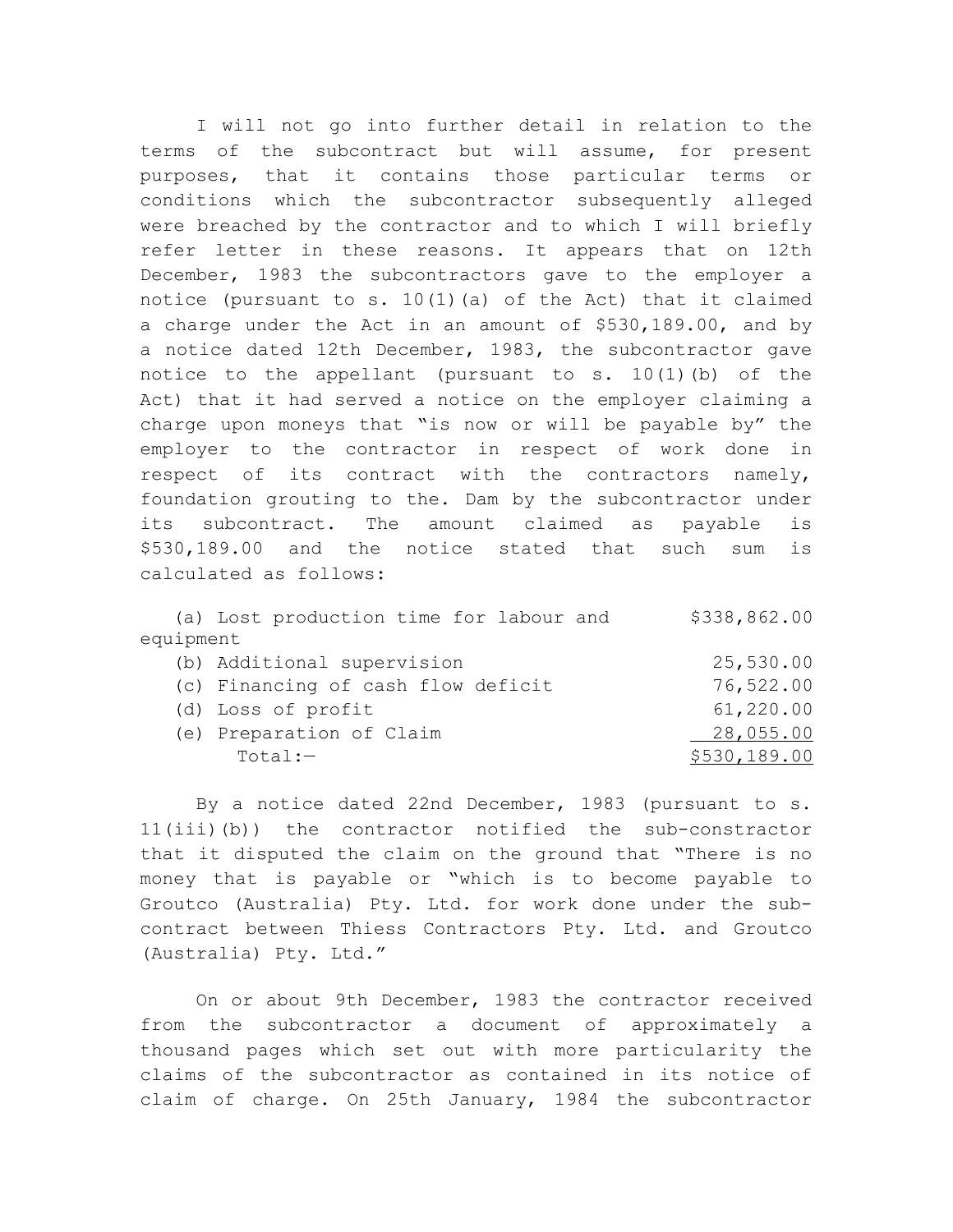issued a writ (pursuant to s. 12 of the Act) against the contractor and the employer claiming the sum of \$530,189.00 as against the contractor for damages for breach of the written contract dated 27th July, 1982 and as against the employer for moneys payable by virute of the provisions of the Act in respect of moneys payable to or to become payable to the contractor by the employer pursuant to the head contract. A draft statement of claim setting out the issues involved was prepared on behalf of the subcontractor and was placed before the learned Judge of first instance.

The draft statement of claim alleges that the subcontract is contained or evidenced by the documents to which I have earlier referred, namely, the three letters and the duly executed subcontract agreement. The draft statement of claim, in summary, alleges (i) that express terms of the subcontract are that the works be carried out in two stages and that continuity of work be allowed at all times to the subcontractor, and asserts that the contractor committed a breach of those terms in failing to manage his progress of the works under the head contract so as to allow the subcontract work to be carried out in two stages and in failing to allow the subcontractor continuity of work at all times; (ii) that it was an implied term of the subcontract that the contractor would provide the subcontractor with contiguous areas so as to allow grouting to be clone in a certain method and that the contractor failed to provide such contiguous areas; (iii) that the contractor would provide the subcontractor with reasonable access to working areas and the contractor breached this condition; (iv) that the contractor would provide the subcontractor free of charge with water within a certain distance of working areas at a reasonable flow and that the contractor committed a breach of this term; (v) that a term of the subcontract was that the contractor would supply the subcontractor with cement for pressure grouting and that it committed a breach of this term, alternatively (vi) that it was a term of the subcontract that the subcontractor be reimbursed by the contractor where the delay experienced in carrying out the works was no fault of Its own, that the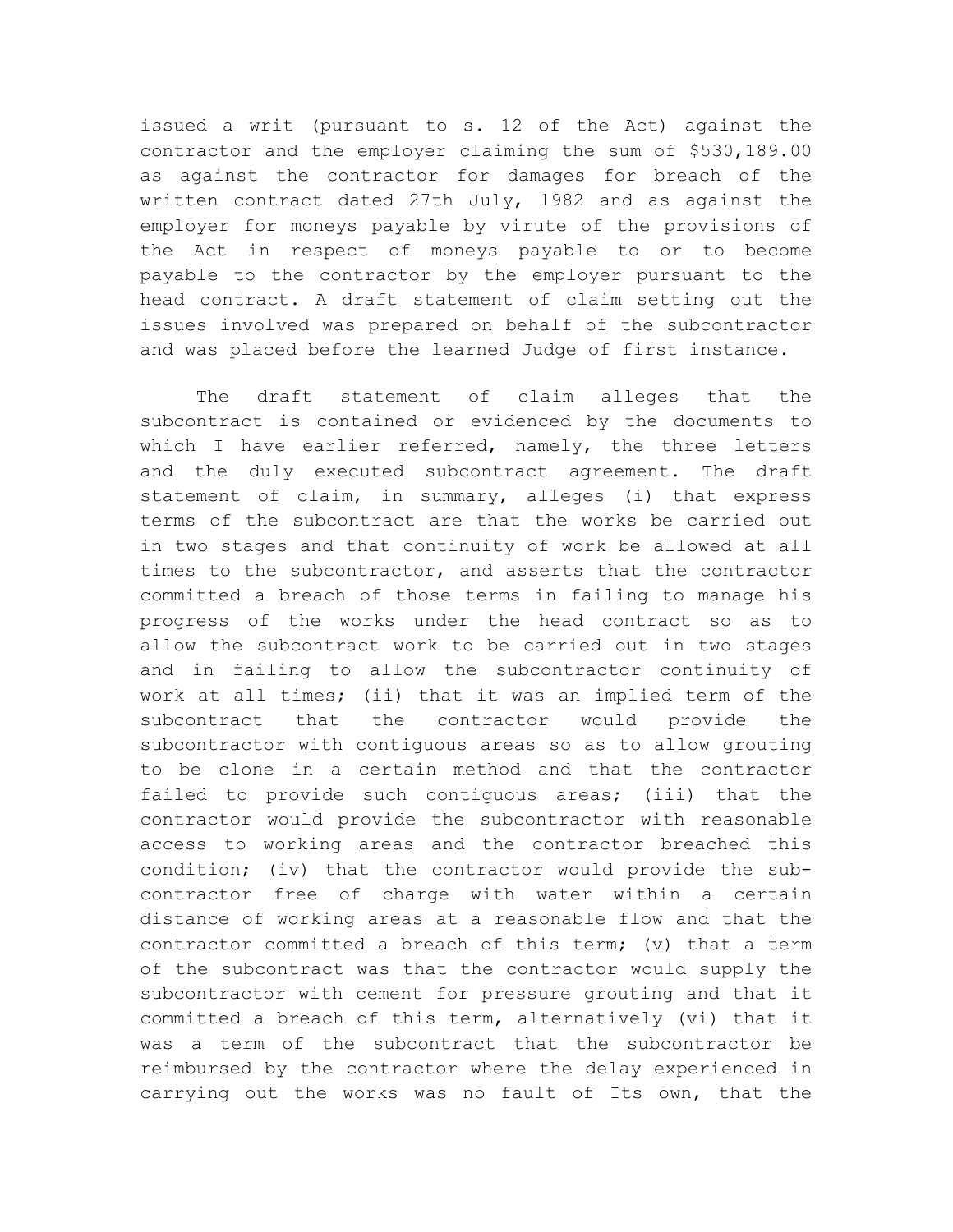subcontractor by virtue of the breaches to which I have previously referred experienced delay through no fault of its own and as a result incurred financial loss and damage amounting of \$530,189.00, and that the contractor, committed a breach of this term in failing to pay any part of this sum to the subcontractor. The total claimed by way of damages for breach of the subcontract "or for moneys owing under the subcontract" is that sum of \$530,189.00. However, in the draft statement of claim the subcontractor alleges that it is not possible to allocate the loss resulting from the breaches of contract among the individual breaches.

The subcontractor admits that the work the subject of the subcontract has been completed although no final certificate has been issued. It also admits that it has been paid \$285,350.49 and that the employer is presently retaining \$15,033.08 by way of retention money. However, it claims that it is owed that further sum of \$530,189.00 for work done by it under the subcontract.

The work to be carried out pursuant to the subcontract has been completed and measured by the contractor and the subcontractor. The subcontractor has been paid \$285,350.49 for the work carried out by it and so measured and the contractor, presently holds the sum of \$15,033.88 by way of retention moneys pursuant to the subcontract agreement. Schedule F of that agreement provides that 5% of the value of the subcontract work is the limit of retention moneys. The contractor maintains that the sum of those two amounts constitutes the whole of the moneys payable to the subcontractor for the works carried out pursuant to the subcontract.

By notice of motion dated 29th February, 1984 (issued pursuant to the provisions of s. 21 of the Act) the contractor sought an order that the subcontractor's claim pursuant to the Act be cancelled, or alternatively that the effect of the claim be modified. The learned Judge of first instance said that it was obvious that the subcontractor's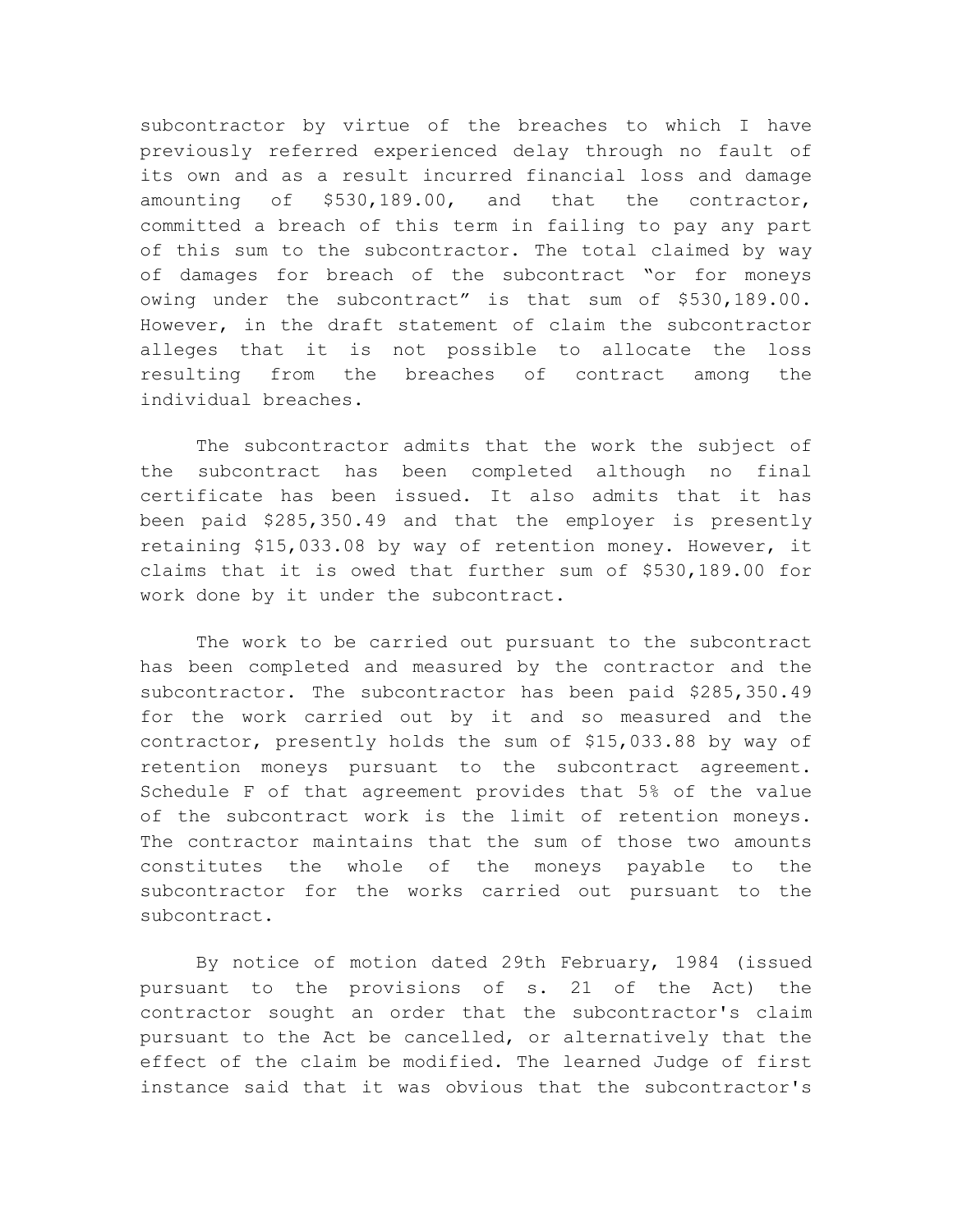claims "are for damages for breach of contract, in contrast to claims for moneys due under the subcontract". His Honour, after stating that the application to cancel the claim was founded on the submission that such claims are not for "money that is payable .... to him for work done by him under the subcontract" within the meaning of s. 5(2) of the Act, concluded that, an examination of the facts in the case satisfied him that the claim was for money payable for work done under the subcontract. He held that the claim for "preparation of claim - \$28,055.00" was not maintainable and so he ordered that the claim be modified to the sum of \$502,134.00. The main ground of appeal is that His Honour erred in holding that the claim for unliquidated damages could be the subject of a valid charge under the Act.

At the outset of the hearing before us Mr. Jackson Q.C., the respondent subcontractor, informed us that the argument that the requirement of s. 5(2) of the Act that the charge must secure "payment in accordance with the subcontract", meaning that the payment must be in conformity with some provision, of the subcontract, was not put to His Honour; he said that "the only argument put to the Court below was that the charge must secure all money that is payable or that is to become payable .... for work done ... under the subcontract." He said that he would like to wait until the conclusion of the argument put to us by counsel for the appellant to see if he wished to take any further point about it. On the other hand, Mr. Drummond Q.C., for the appellant, said that he was informed by his learned junior that in the court below the latter did put a submission to His Honour that subs. (2) of s. 5 involved both requirements and counsel did not limit, his argument merely to one of them. He admitted that His Honour confined his attention to the second of those two criteria but that His Honour fell into error in ignoring the first requirement of s. 5(2). In the event no further point was taken by Mr. Jackson.

The purpose of the Act is described in the preamble which states that it is "An Act to make better provision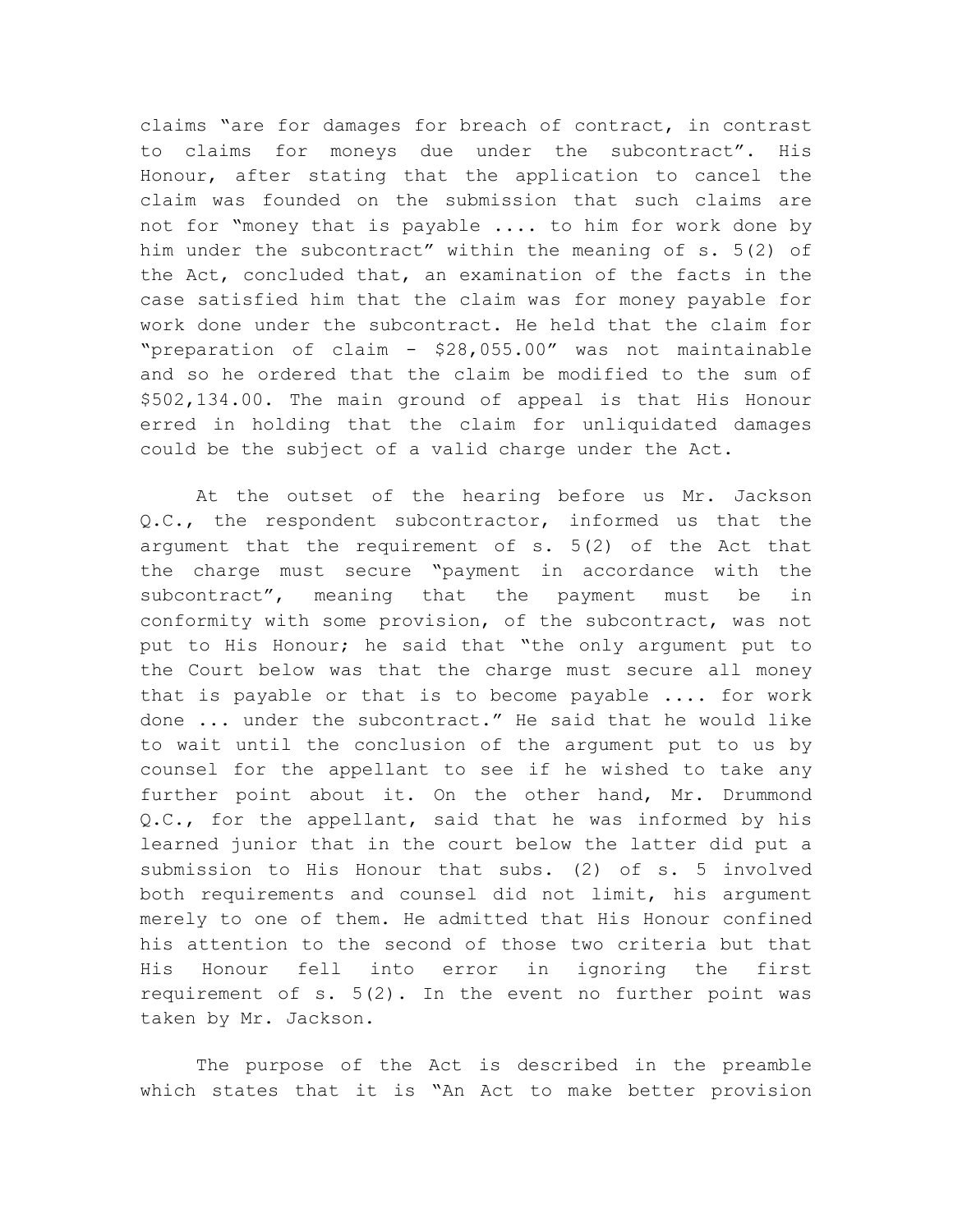for securing the payment of money payable to subcontractors and for other purposes." It is s. 5 which creates charges in favour of subcontractors and it reads as follows:

- "(1) Where an employer contracts with a contractor for the performance of work upon or in respect of land or a building, or other structure or permanent improvement upon land or a chattel, every subcontractor of the contractor shall be entitled to a charge on the money payable to the contractor or a superior contractor under his contract or subcontract.
- (2) The charge of a subcontractor shall secure payment in accordance with his subcontract of all money that is payable or is to become payable to him for work done by him under the subcontract.
- (3) The total amount recoverable under the charges of subcontractors shall not exceed the amount payable to the contractor or subcontractor under his contract or subcontract, as the case may be."

It can be seen that subs. (2) of s. 5 sets up two separate criteria, each of which must be satisfied before a charge can be supported. These are that the charge shall secure (a) payment in accordance with the subcontract, and (b) payment of all money that is payable or is to become payable to the subcontractor for work done by him under the subcontract. Section 5 gives to a subcontractor an entitlement to a charge, to secure such payment, on the money payable by a superior contractor to the contractor under the latter's contract. Subsection (3) is significant, in that It limits the total amount recoverable under the charges of subcontractors to the amount payable to the contractor under his contract.

When dealing with analogous legislation in New Zealand (the *Contractors' and workmen's Liens Act 1892*) Edwards J., who delivered the principal judgment of the Court of Appeal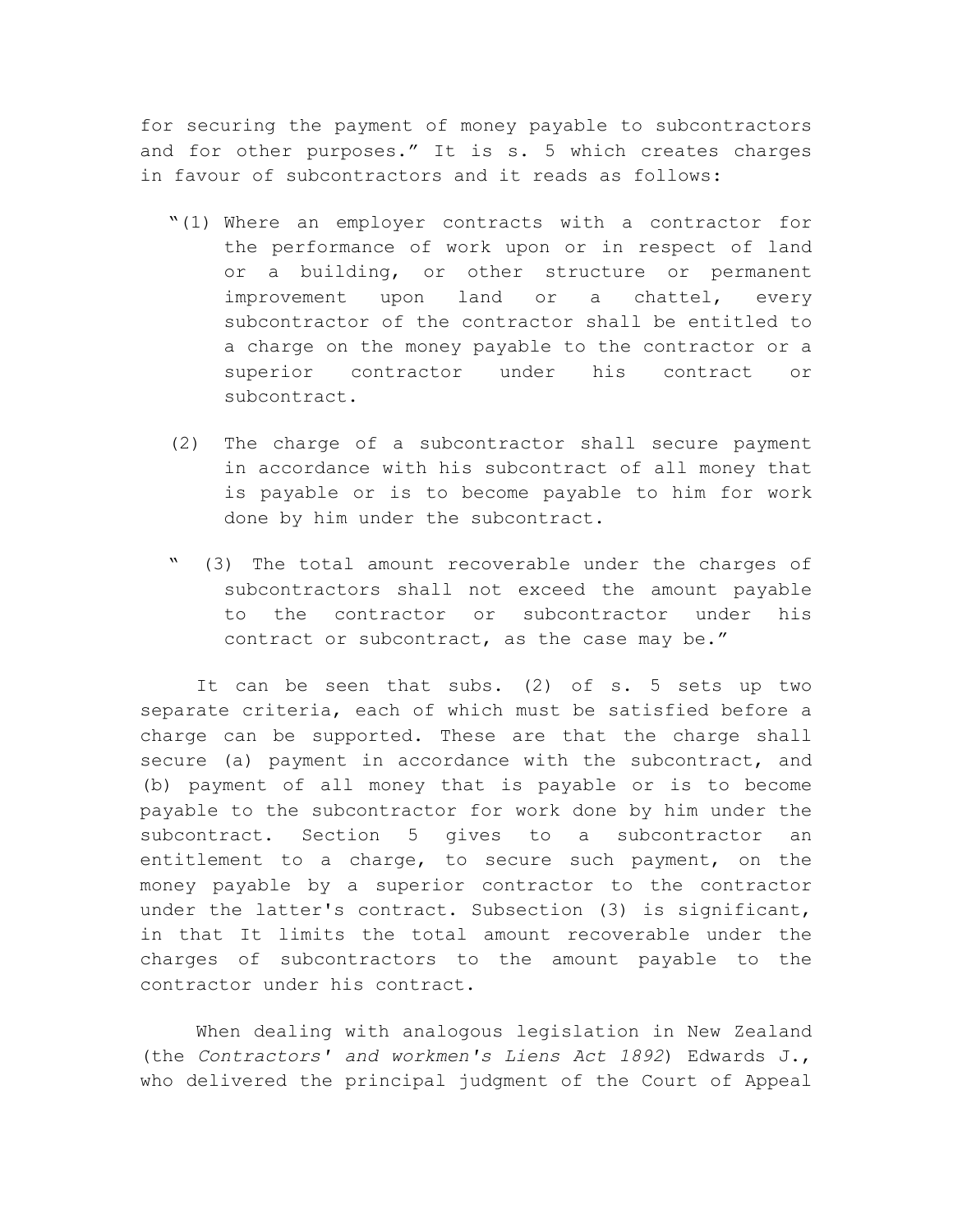in *In Re Williams, Ex parte Official Assignee* (1899) 17 N.Z.L.R. 712, said, at pp. 719-720:

" The purpose of the Act is shortly and correctly described in its title, 'An Act to make Better Provision for securing the Payment of Money due to Contractors and Workmen, and for other Purposes.' In pursuance of the purpose so defined, the 3rd section of the statute provides that a contractor, subcontractor, or workman who does, or procures to be done, any work, upon or in connection with any land, or any building or other structure or permanent improvement upon land, or does, or procures to be done, any work upon or in connection with any chattel, is entitled to a lien upon the whole interest of the employer in that land or chattel for the contract price of the work, subject to certain specified limitations, the main object of which is to provide that the aggregate amount of liability so imposed upon the employer shall not exceed his liability under his contract. This section is, I think, the key to the interpretation of the statute."

I agree with that observation. In construing the Act I also agree with the approach adopted by Alpers J. in *Farmers' Union Trading Co. Ltd. v. A.W. Bryant* [1925] N.Z.L.R. 390 who, when considering analogous provisions of the *Wages Protection and Contractor Lions Act, 1908* (N.Z.) said, at pp. 392 - 3:

"The object of the Act is to protect workers and subcontractors, and for their benefit to intercept contract moneys in the hands of the employers. To that extent it is an interference with the complete freedom of action of the employer under his contract. But the scope of the protection thus afforded and the interference thus authorised must be strictly limited by the language employed ..... The Act does not enlarge the obligations of the employer; it merely intercepts the money actually payable by him to his contractor. ...... the statute must be subject, to strict construction."

I think it is helpful to refer at this stage to the New Zealand legislation and to some judicial views expressed in relation to it in that jurisdiction. In *Ball v. Scott Timber Co. Ltd.* [1929] N.Z.L.R. 570 five judges of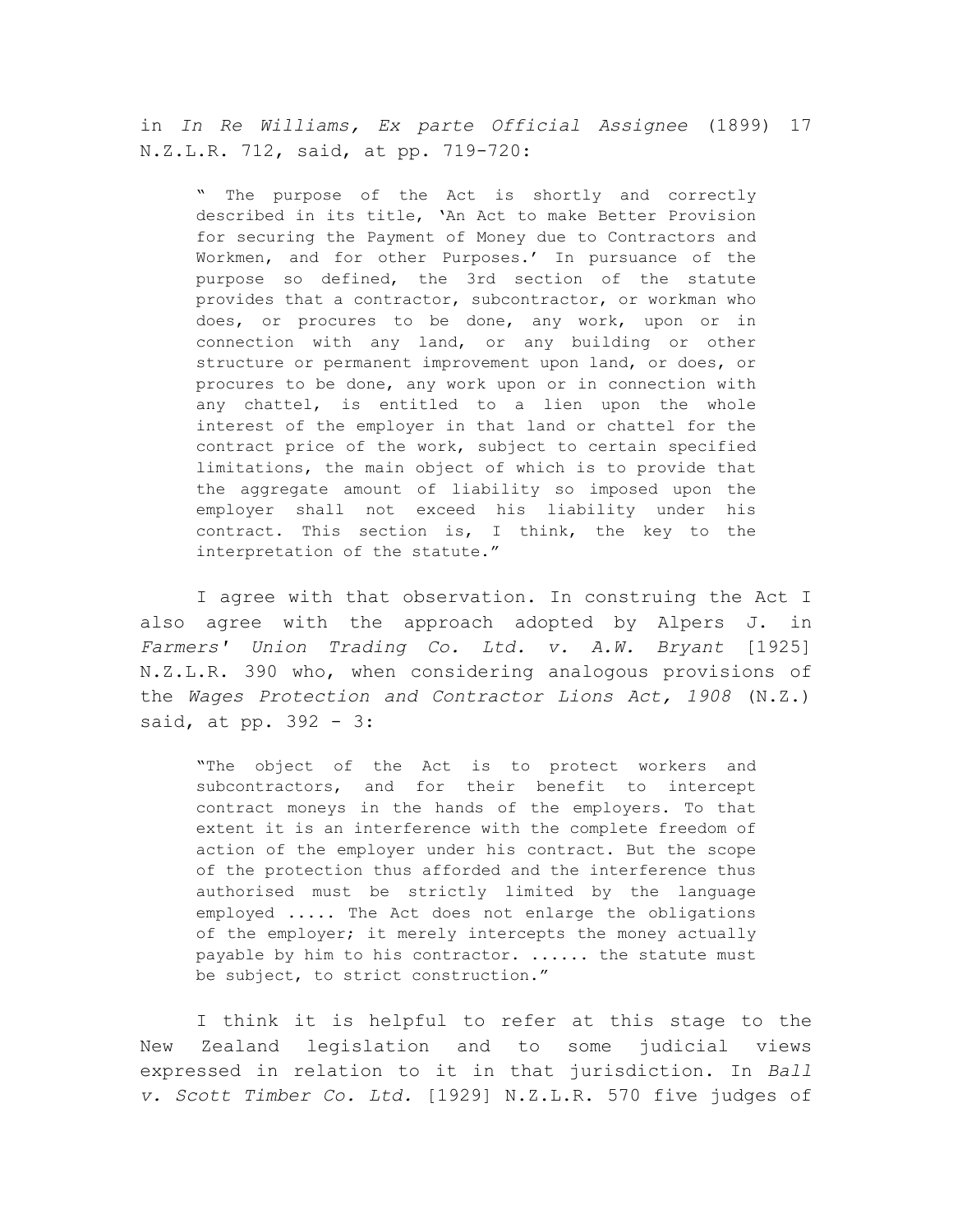the Full Court of the Supreme Court of New Zealand considered certain sections of the *Wages Protection and Contractors' Liens Act, 1908* (N.Z.) s. 51 of which read: "A subcontractor is entitled to a charge for the money due to him under the subcontract on any money payable to his contractor or to any superior contractor, by the employer or by any superior contractor, in respect of the work done or to be done under the subcontract". Smith J., who delivered the judgment of the Full Court, described the charge created by that Act, at p. 577, as follows:

"The charge to which a subcontractor is entitled by virtue of the Act is limited by s. 51 to a charge for the money due to him under his subcontract on any money payable to his contractor or to any superior contractor by the employer or by any superior contractor, in respect of the work done or to be done under the subcontract."

Section 21 of *The Wages Protection and Contractors' Liens Act 1939* (N.Z.) has taken the place of the 1908 Act and s. 21 of the 1939 Act reads as follows:

- "(1) Where any employer contracts with or employs any person for the performance of any work upon or in respect of any land or chattel, the contractor and every subcontractor or worker employed to do any part of the work shall be entitled to a lien upon the estate or interest of the employer in the land or chattel, and every subcontractor or worker employed by the contractor or by any subcontractor to do any part of the work shall be entitled to a charge on the moneys payable to the contractor or subcontractor by whom he is employed, or to any superior contractor, under his contract or subcontract.
- (2) The lien or charge of the contractor or of a subcontractor shall be deemed to secure the payment in accordance with his contract or subcontract of all moneys that are or are to become payable to him under the contract or subcontract. The lien or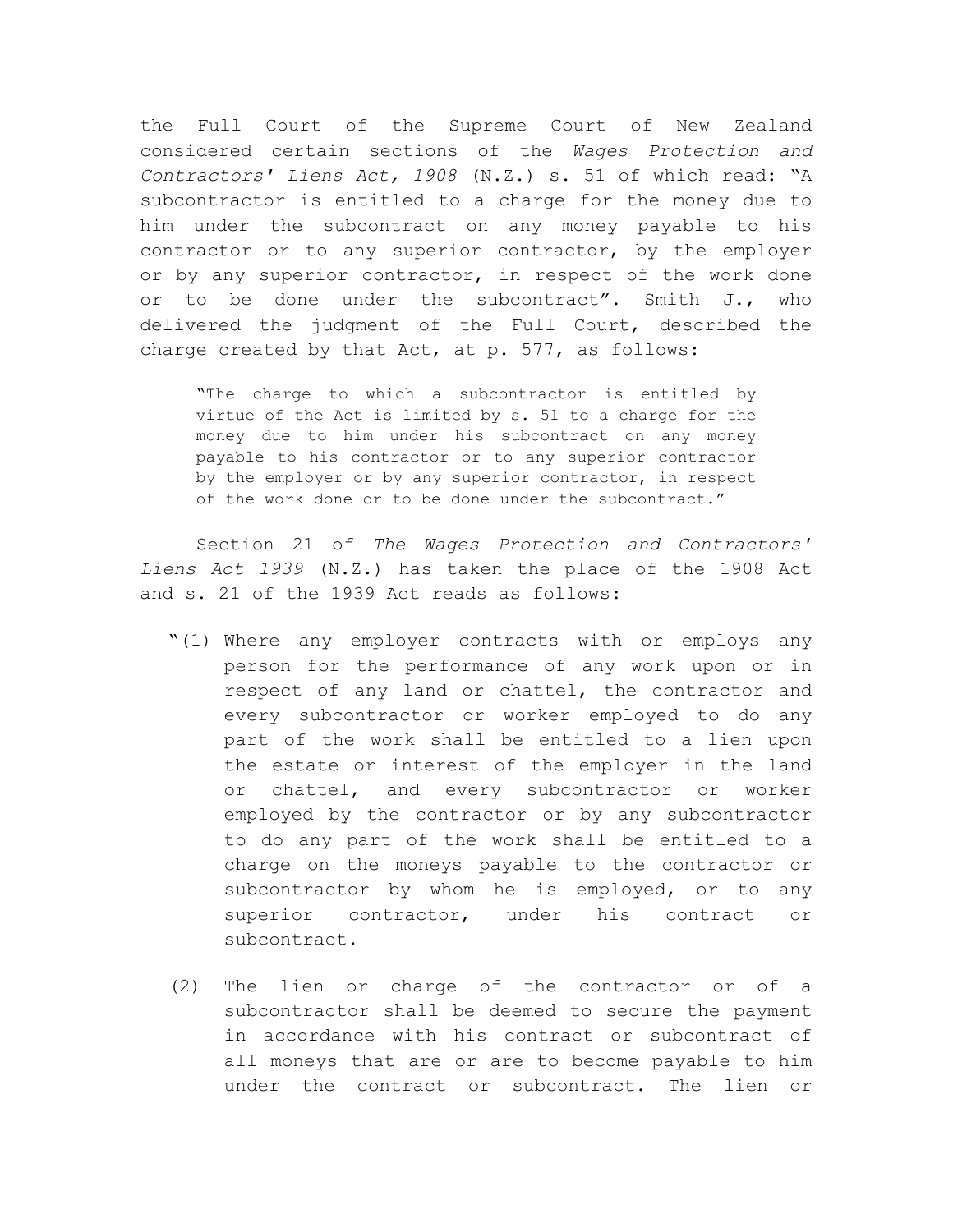charge of a worker shall be deemed to secure the payment in accordance with the terms of his employment of all moneys that are payable or are to become payable to him for his work.

- (3) The total amount recoverable under the liens and charges of the contractor and of the subcontractors and workers employed by the contractor or by any subcontractor shall not, except in the case of fraud, exceed the amount payable to the contractor under his contract.
- (4) The total amount recoverable under the liens and charges of all claimants who are employed as subcontractors or workers by any contractor or subcontractor shall not, except in the case, of fraud, exceed the amount payable under his contract or subcontract to that contractor, or subcontractor, as the case may be."

The author of Wilson: *Contractors' Liens and Charges* (2nd ed. - 1976), when referring to the above passage from the judgment of Smith J., states that, at p. 23: "With the substitution of s. 21 for ss. 51 and 52 this admirably concise and practical summary applies, with equal felicity, to the present statute". I draw attention to the words in the 1908 legislation "money due to him under the subcontract" and those in the 1939 legislation "secure the payment in accordance with his .... subcontract." I do not consider that there is any material distinction, for present purposes, between the present Queensland and New Zealand statutes to which I have referred, and that is the reason I have set out s. 21 of the New Zealand Act in full.

I turn now to the material provisions of the Act other than s. 5 which I have already set out. It is provided by subs. (1) of s. 10 that a subcontractor who intends to claim a charge on money payable under the contract to his contractor or to a superior contractor shall give notice to the employer or superior contractor "specifying the amount and particulars of his claim ... and stating that he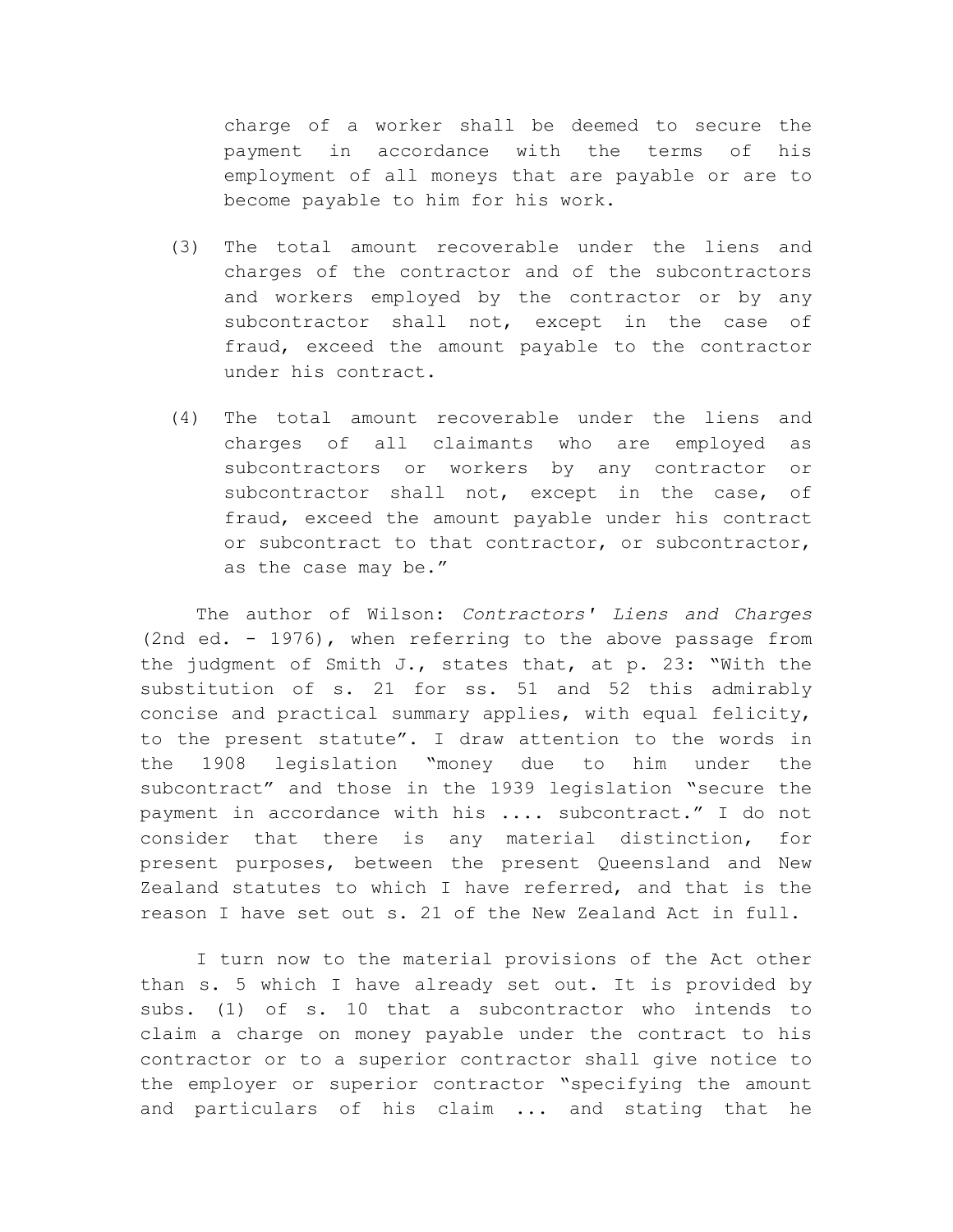requires the employer or superior contractor .... to take the necessary steps to see that it is paid or secured to the subcontractor," and he is obliged to give notice of having made the claim to the contractor to whom the money is payable. The subsection also provides that the claim shall be in respect of money payable to him at the date of the notice or money to become payable to him after the date of the notice for work done by him prior to that date. A notice of claim of charge must be given within certain times, namely, where the work is completed within three months after such completion (subs.  $(2)$ ); and, where the claim is in respect, of retention money only within three months after the expiration of the period of maintenance provided for by the contract and no later (subs. (3)). A charge will only attach if notice is given pursuant to s. 10 (subs. (4)).

Where a notice of claim of charge is given pursuant to s. 10, s. 11(1) provides that the person to whom it is given (here "the employer") shall retain a sufficient part of the money that is or is to become payable by him under his contract to satisfy the claim. Subsection (3) of s. 11 provides that where notice of having made the claim is given pursuant to s. 10 the contractor shall either give notice that he accepts liability to pay the amount claimed or give notice that he disputes the claim in either case to the employer or superior contractor by whom the money is payable and to the subcontractor giving notice of claim of charge. Where notice accepting liability is given the employer or superior contractor is obliged by subs. (4) to pay to the subcontractor the amount he is required to retain.

The procedure for enforcement of a charge is laid down in s. 12. Where the person to whom notice of claim of charge has been given does not pay or may be satisfactory arrangements for paying the claimant the subcontractor may recover the amount of the charge from the person by whom the money subject to the charge is payable; claims may be heard, determined and enforced by proceedings in a court of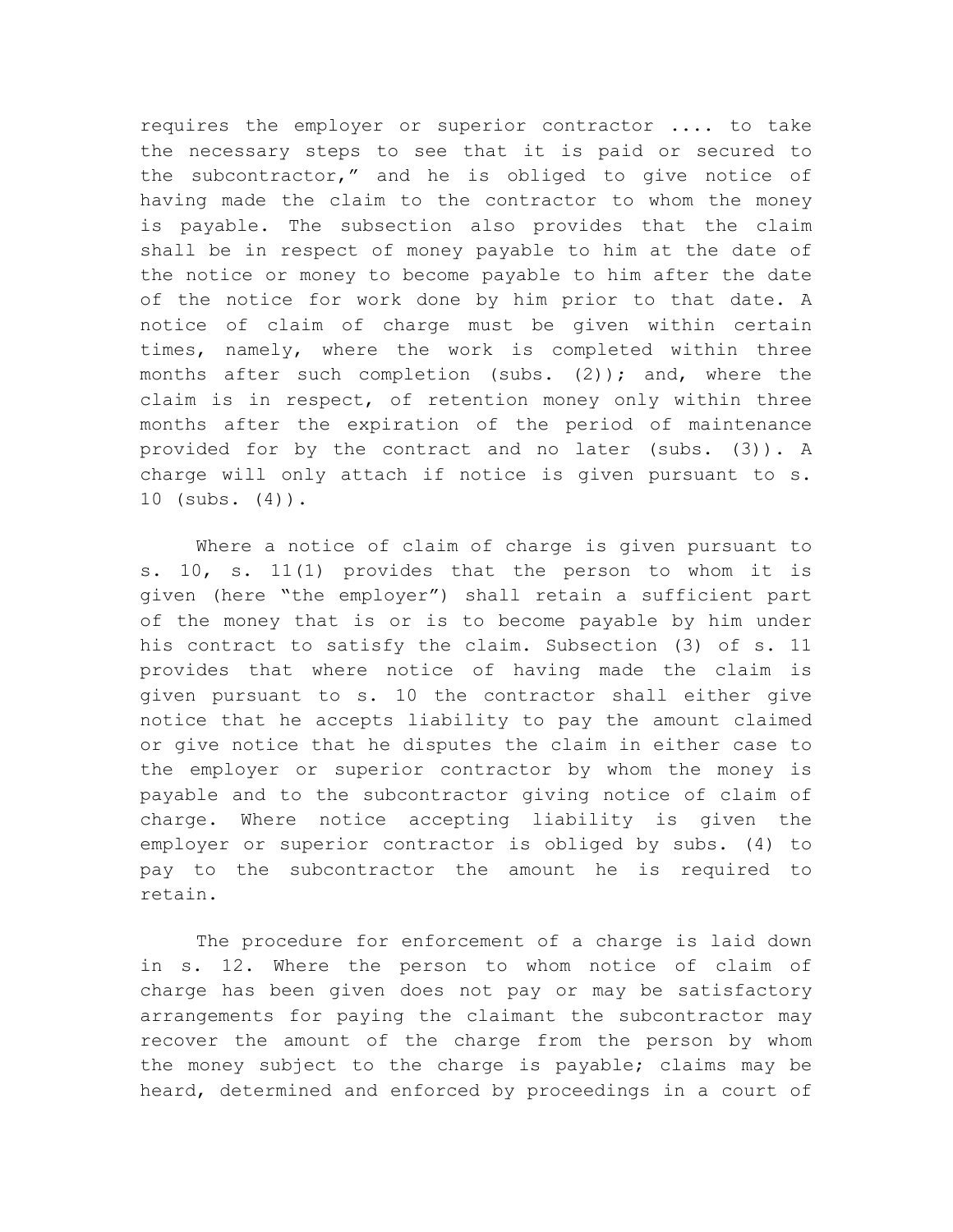competent and civil jurisdiction; an action to enforce a charge may be brought by or on behalf of any number of subcontractors claiming charges (subs. (3)(a)) and every action brought by a subcontractor to enforce a charge shall be deemed to be brought on behalf of every other subcontractor who has given notice of claim of charge and who becomes a party to the action (subs.  $(3)(b)$ ).

Proceedings in respect of charges in the case of a claim of charge shall be by way of action and, in respect of retention money only shall be commenced within four months after the retention money or the balance thereof is payable, and in all other cases within two months after notice of claim of charge has been given (s. 15). In endeavouring to construe the Act read as a whole these time provisions, including those relating to the giving of notices of claim of charge, are not without significance in determining whether a claim for unliquidated damages for breach of contract can be the subject of a charge.

I refer also to the provisions of ss. 9 and 23.

Section 9 provides that:

- "(1) Where the *debt* secured by a charge passes to another person upon the death or bankruptcy of the person entitled to the charge, or otherwise by operation of law, the right to the charge passes with the debt.
- (2) A charge may be assigned together with the *debt* secured thereby."

Section 23 reads;

"Save as is otherwise expressly provided, nothing in this Act shall be construed to affect the right of a person to whom a *debt* is due and owning for work done to maintain a personal action to recover the debt against the person liable for it, and a judgment obtained by the plaintiff in any action brought shall not affect a charge or other right to which he is entitled under this Act."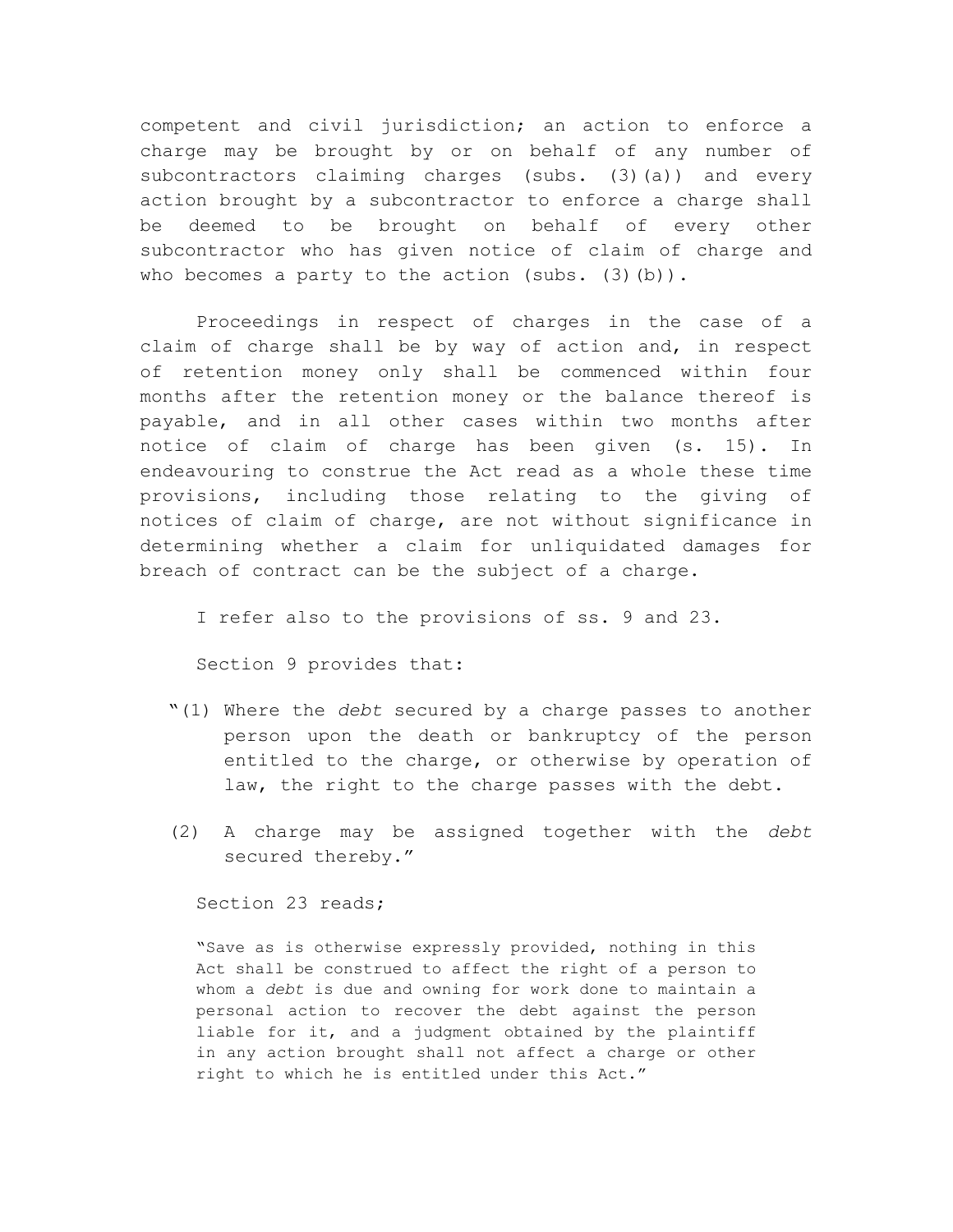The expression "contract price" is defined (s. 3(1)) to include "the money payable for the performance of work under a contract or subcontract, express or Implied, whether or not the price is fixed by express agreement." The phrase "contract price" is referred to in the Act only for the following purposes: in the definition of "retention money" as any part of the *contract price* retained for rectification of defects; in providing that references in the Act "to the amount of money payable under a contract or subcontract" shall be deemed to include all amounts that under the contract or subcontract are to be credited or allowed in complete or partial satisfaction of the *contract price* otherwise and upon payment in money (s. 3(2)); and in providing that the amount of money payable to the contractor or subcontractor under his contract or subcontract "shall be deemed to include all money paid in reduction of the *contract price* to a person other than the subcontractor claiming the charge unless that money is paid in good faith and not for the purpose of defeating or impairing a claim to a charge existing or arising under this Act and is paid otherwise than in contravention of section 11" (s. 6).

Section 8 provides that "Where the money that is or is to become payable under the contract is insufficient to meet the clams of two or more subcontractors any insufficiency shall be borne by them in proportion to the amounts of the claims." Although the amount secured by the charge is all money payable or to become payable to the subcontractor "in accordance with his subcontract ..... for work clone by him under the subcontract", such amount may not be realized, at all, or in full, by reason of the operation of subs. (3) of s. 5 and by s. 8. The parts of the Act to which I have referred show that its object and purpose are to secure claims for payment of money due for work done calculated in accordance with the actual payment provisions of the subcontract. It is my opinion that the money payable (or to become payable) to a subcontractor "in accordance with his contract" for work done by him under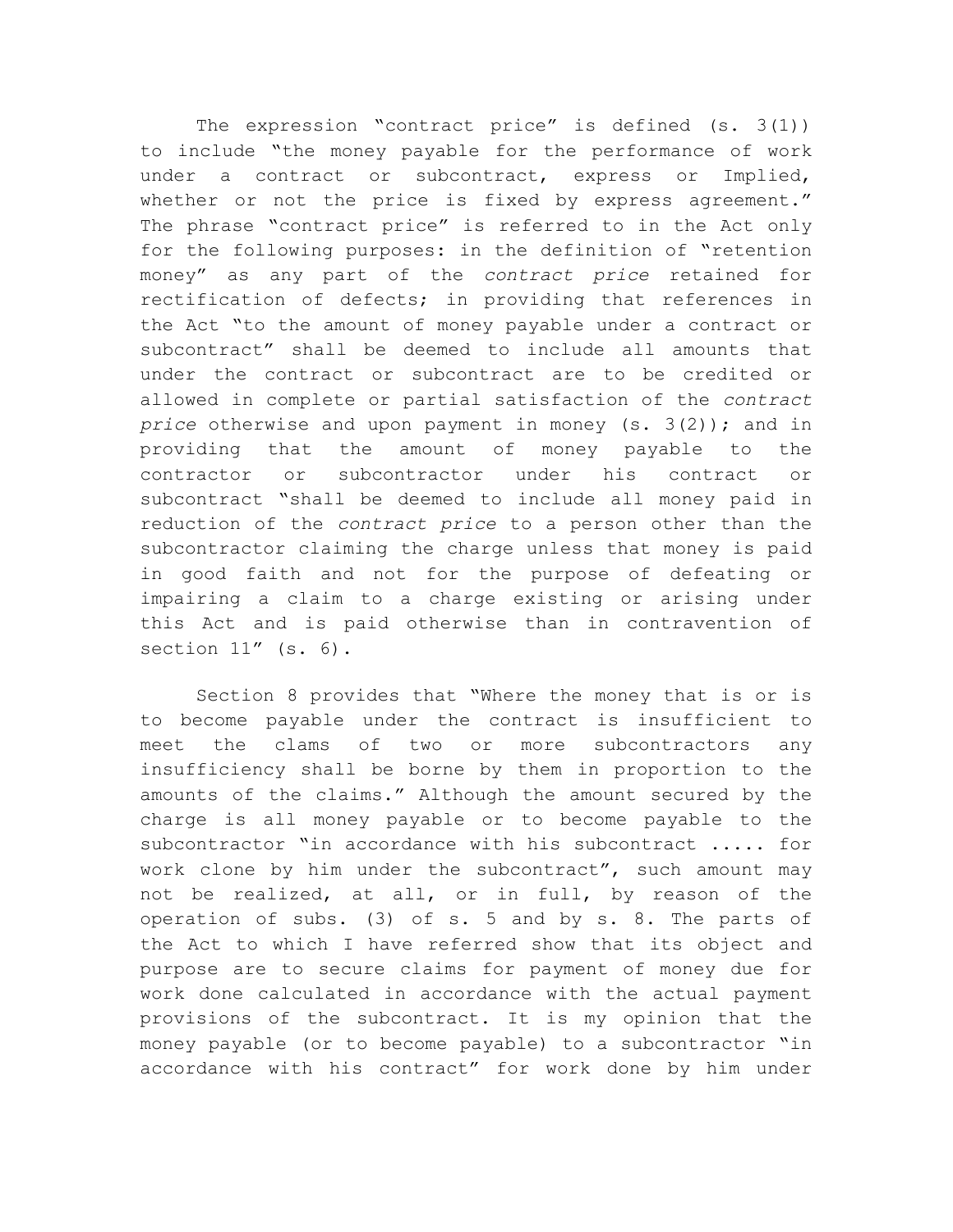the subcontract are those moneys which the terms of the subcontract itself provide as being or becoming payable.

I have earlier set out the terms of cl. 3 of the subcontract, agreement dealing with the full consideration for the performance of the work, including additions or reductions. In effect, the subcontract provides that the subcontractor is to be paid an amount for particular work calculated upon certain rates stated in the subcontract. That work has been measured, the subcontract rates applied to the measured work giving a sum payable to the subcontractor which has been paid in full to the latter (subject to retention money).

Although ss. 5, 10, 11 and 12 do not refer to "contract price", the definition in the Act of "contract price" supports the construction that s. 5(2), when it refers, to moneys payable "in accordance with the subcontract", is limited to the money payable in accordance with the payment terms of that subcontract relating to the work to be performed under it. The reference to "the debt secured by a charge" in s. 9 and to "the right of a person to whom a debt is due and owing for work done" in s. 23 also support this view. I do not consider that the word "debt" in these sections can be construed so as to include unliquidated damages for breach of contract: see *In re Collbran, deceased* (1956) (1 Ch. 250); *Alexander v. Ajax Insurance Co. Ltd.* (1956) V.L.R. 436, at pp. 440 - 5. The word "debt" is a term that is not appropriate to describe claims for unliquidated damages for breach of contract but is appropriate to describe claims for sums fixed or certain. In *Ogdens Limited v. Weinberg* (1906) 95 L.T. 567 Lord Davey said, at p. 567: "I desire, however, to say that in my opinion the word 'debts', no doubt, means something recoverable by an action for debt, and nothing can be recovered in an action for debt except what, is ascertained or can be ascertained. The claim for an amount which is uncertain, and cannot be adjusted in an account, I think, be justly called, 'a debt'."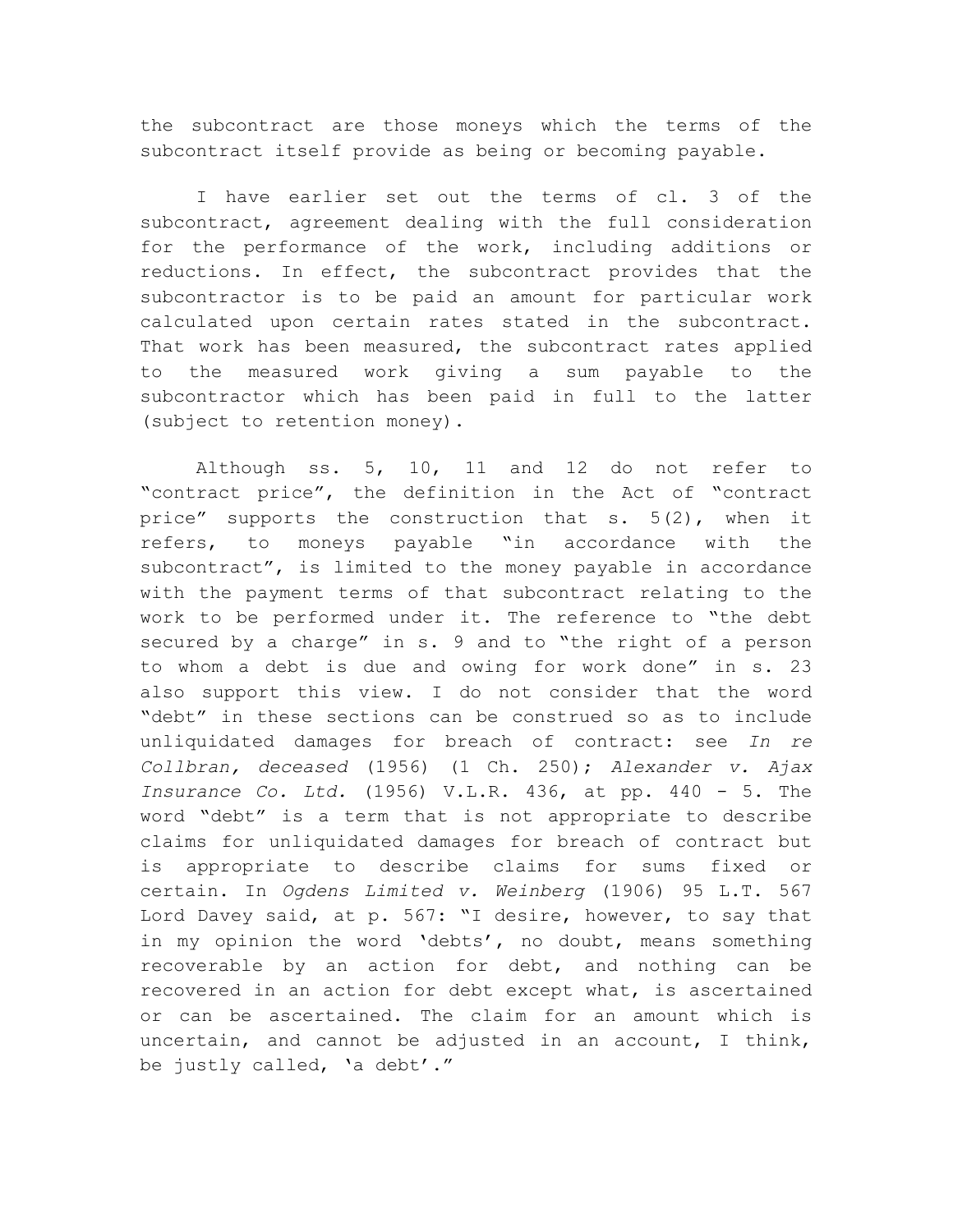Sub section (3) of s. 3 provides that the work specified in a contract or subcontract "shall be deemed to be completed when, with such variations, omissions or deductions as have been duly authorised or agreed upon, it has been performed in accordance with the contract or subcontract ...". In other words, that subsection provides that the contract work is completed only when it has been performed in conformity with the relevant provisions of the subcontract laying down the description of the work to be done and the manner of its performance. I consider that a similar meaning should be given to the words in s. 5(2) that payment "in accordance with the subcontract" means in conformity with those provisions of the subcontract which specify the entitlements to payment, which the subcontractor is given under the subcontract. I mention here, that the rates used in the calculation of the subcontractor's claim for damages for breach of the subcontract are largely ones which are not in the subcontract agreement. Moreover, it is not possible to identify from, the claim whether any or proper credit has been given to the contractor for the payment of the sum of \$235,350.49. It is also important to point out that the subcontractor's claim is not one based on the provisions of the subcontract agreement relating to extras or additions; nor is it one for "such variations, omissions or deductions as have been duly authorised or agreed upon" (s. 3(3)). The amount of the subcontractor's claim is one: which cannot be arrived at with reasonable certainty. I do not consider that the Act should be read so as to enable a subcontractor, who has been paid his full entitlement under the payment provisions of his subcontract, to obtain the status of a secured creditor in respect of a claim for unliquidated damages for breach of contract. It seems to me that it is quite contrary to the intendment of the Act for a subcontractor claiming unliquidated damages against his contractor to give a notice of a claim of charge to the employer of the contractor obliging the employer to retain (pursuant to s. 11(1)) a sufficient part of the money payable by him to the head contractor to satisfy this unliquidated claim. On the proper construction of the Act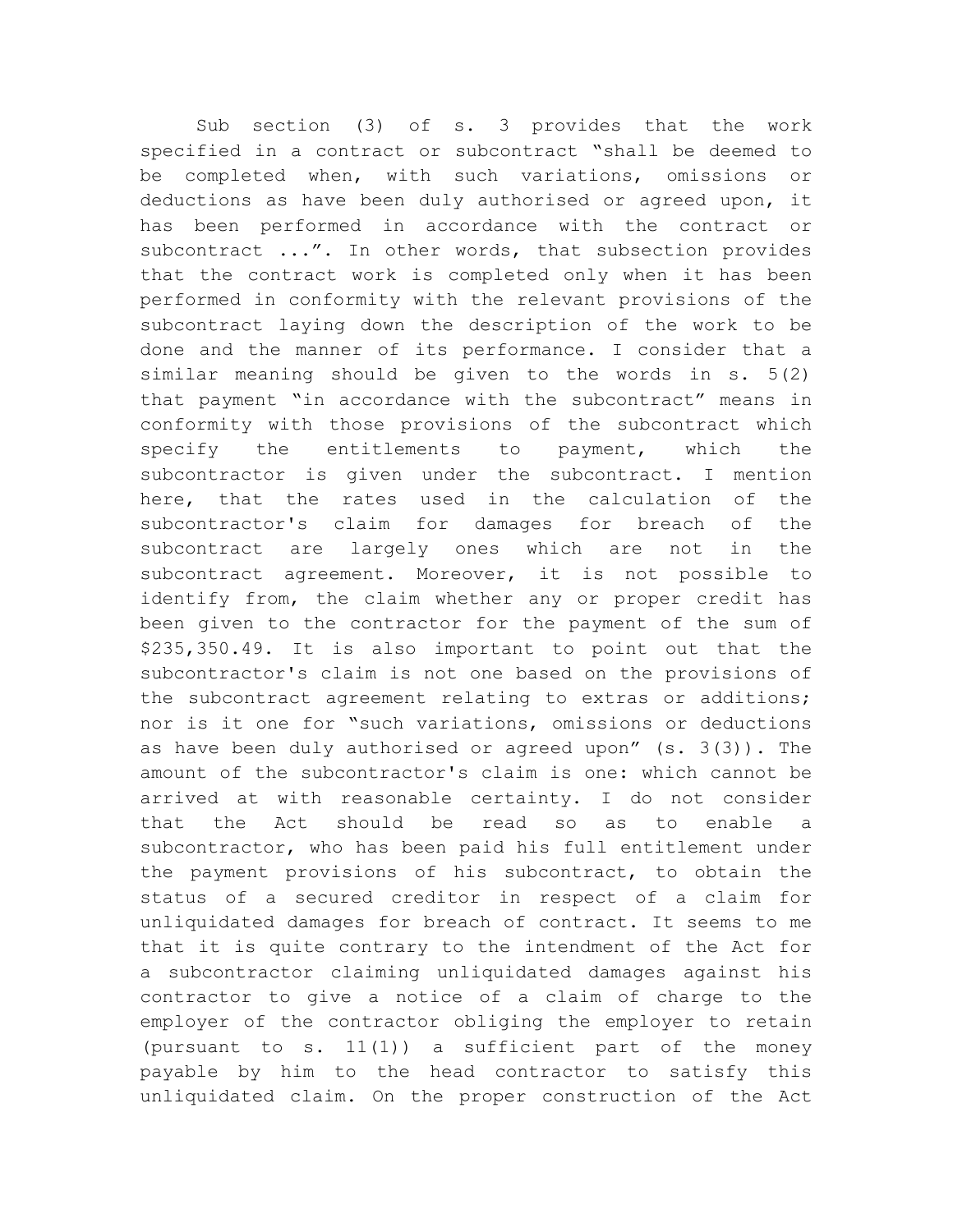any payment of damages for breach of contract which may be found to be payable by the contractor to the subcontractor is not a payment of money in accordance with the subcontract. Applying the principle of construction to which I have referred, if there is ambiguity in  $s. 5(2)$ . it should be construed to confine its operation rather than to broaden it, and the words "in accordance with his subcontract" should be narrowly or strictly construed.

Before concluding, I think that I should refer shortly to earlier analogous legislation in Queensland. *The Contractors' and Workmen's Lien Acts, 1906 - 1921* was in force from the time of its enactment until it was repealed in 1964. Section 6 of that Act provided that a subcontractor is entitled to a charge "for the money due to him under his contract upon any money payable to a contractor or sub-contractor with and unto whom he has contracted". The other provisions of the repealed Act are not, for present purposes, materially different from the provisions of the present legislation. I refer in particular to the similarity in the definitions of "contract price", "contractor", "employer" and "subcontractor" where they appear in both statutes. See also the "contracting out" provision (s. 46 of the repealed Act. and s. 24 of the Act) and the similar wording of the Form "Notice of Intention to Claim Charge" in the Schedule to the repealed Act and the correspondening Form which appears in the Schedule to the *Subcontractors' Charges Regulations 1974* made under the Act. Both forms contain the following words: "a charge upon the money that (which) is now or will be payable to you to..... (contractor) .... in respect of the following work done by me in respect of your contract with the said .... [give a short description of the nature of the work done, and for which the charge is claimed] which work was .... done by me ....". The Regulations were made on 23rd May, 1974, three weeks after assent was given to the Act.

Mr. Jackson submitted that the present legislation should be construed according to its terms and not merely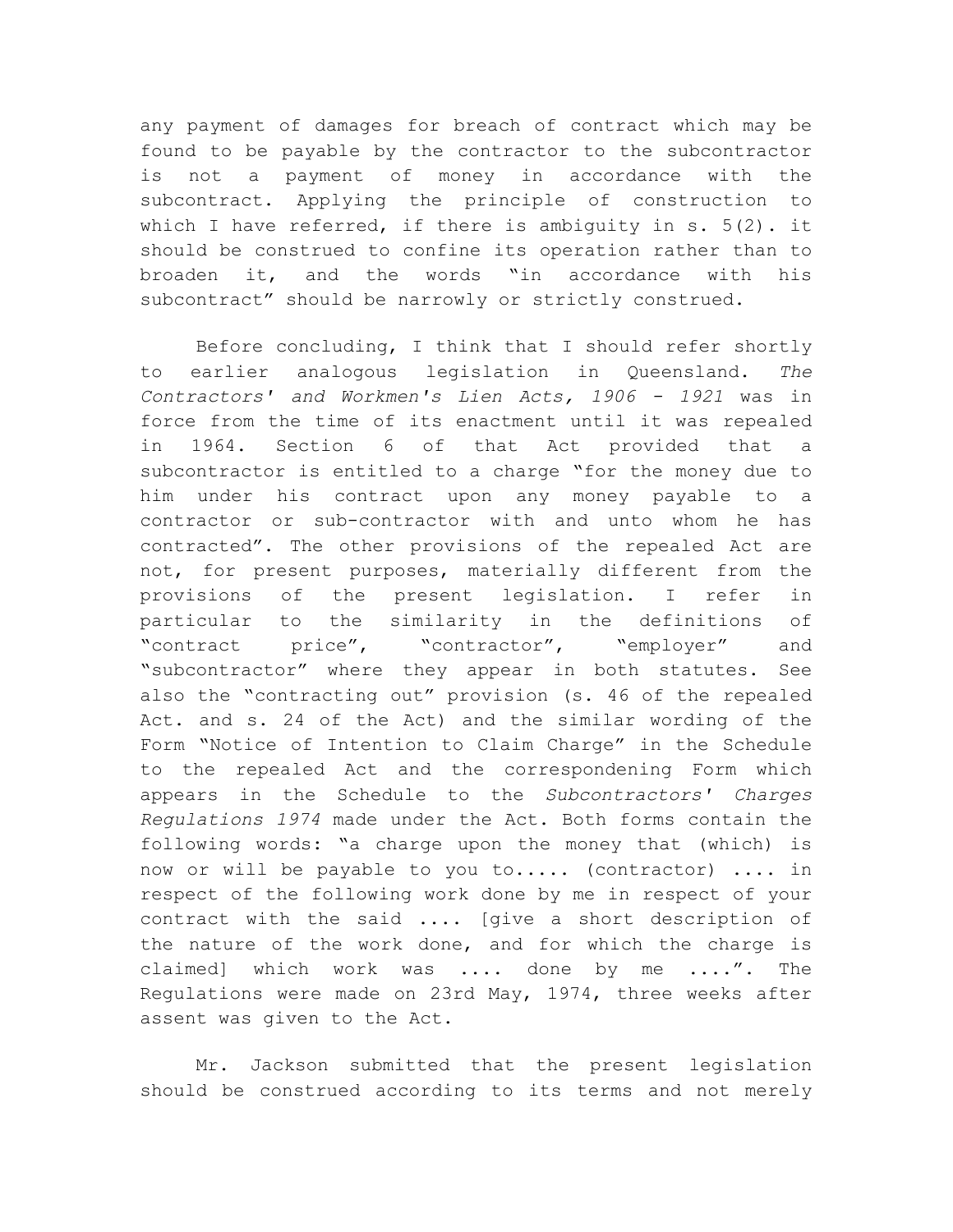as a re-enactment of the earlier legislation. He contended that the former Act dealt with the same general area of the law and used expressions similar to those contained in the present Act, but that the latter Act adopted a different approach. Consequently, he said that one should not start with pre-conceptions about the meaning of the Act. However, although the repealed Act gave entitlements to contractors, subcontractors and workmen to lions upon the lands of the employer, as well as for charges in favour of subcontractors and workmen on moneys payable to a contractor, and contained provisions relating to retention of moneys, procedure and enforcement which differ from those contained in the present Act, I am persuaded that the general scope and object of both sets of legislation are similar, and courts both in Queensland and Hew Zealand have given them a narrow rather than a broad operation. I have looked carefully for any authorities concerned with the earlier Queensland and the New Zealand legislation which could be said to suggest that a charge could arise under those statutes in respect of money which a subcontractor claimed as payable to him by a contractor by way of damages for breach of his subcontract. In other words, has it ever been considered, within the meaning of such legislation, that such a claim for damages amounted to money due and payable to a subcontractor for work done by him under his subcontract? I could not find any authority to this effect. There is authority that moneys are "payable" by an employer, and so available to meet a claim for a charge, only if and when they are payable under and by virtue of the contract of the employer. If no moneys are so payable there is no right of charge. For example, an employer has a right to set-off for the cost of completing a contract abandoned by the contractor and, in the case of an entire contract, no moneys are payable (with the exception of agreed progress payments) until the completion of the contract and so there are no moneys which until then can be the subject of a charge: *Ball and Scott Timber Co. Ltd.* (supra); *Stern v. J.A. Redpath & Sons Ltd.* [1950] 12 N.Z.L.R. 50; *Ashley Bergh & Co. Ltd. v. Ross Borough* [1972] N.Z.L.R. 1069. But this is a different issue as it is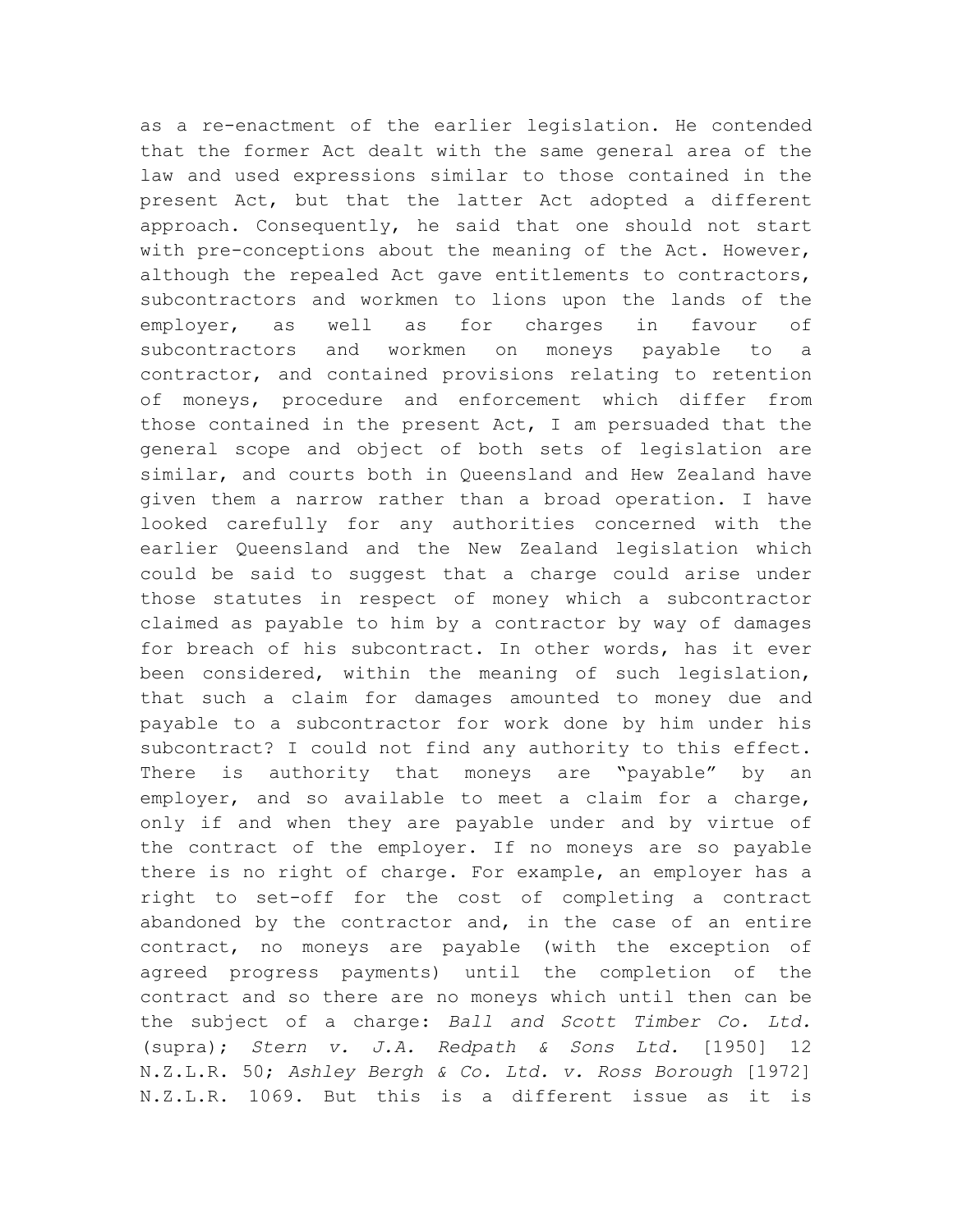concerned with the words in s. 5(1) "a charge on the money payable to the contractor or a superior contractor under his contract or subcontract".

For the above reasons I would allow the appeal, set aside the order appealed from and substitute therefor an order that the first respondent's claim of charge be cancelled. The first respondent should pay the appellant's costs of the hearing below and of this appeal to be taxed.

# IN THE SUPREME COURT OF QUEENSLAND No. 186 of 1984

#### FULL COURT

BETWEEN:

GROUTCO (AUSTRALIA) PTY. LTD. (Plaintiff) First Respondent

AND:

THIESS CONTRACTORS PTY. LIMITED

(First Defendant) Appellant

AND:

GLADSTONE AREA WATER (Second Defendant) Second BOARD Respondent

# JUDGMENT - McPHERSON J.

Delivered the 10th day of October, 1984.

I have read the reasons of the Chief Justice, with which I entirely agree.

Because of the importance of the point and because we are differing from the learned judge in the court below, I think I should state more specifically what it is that leads me to the conclusion that the decision appealed from is incorrect.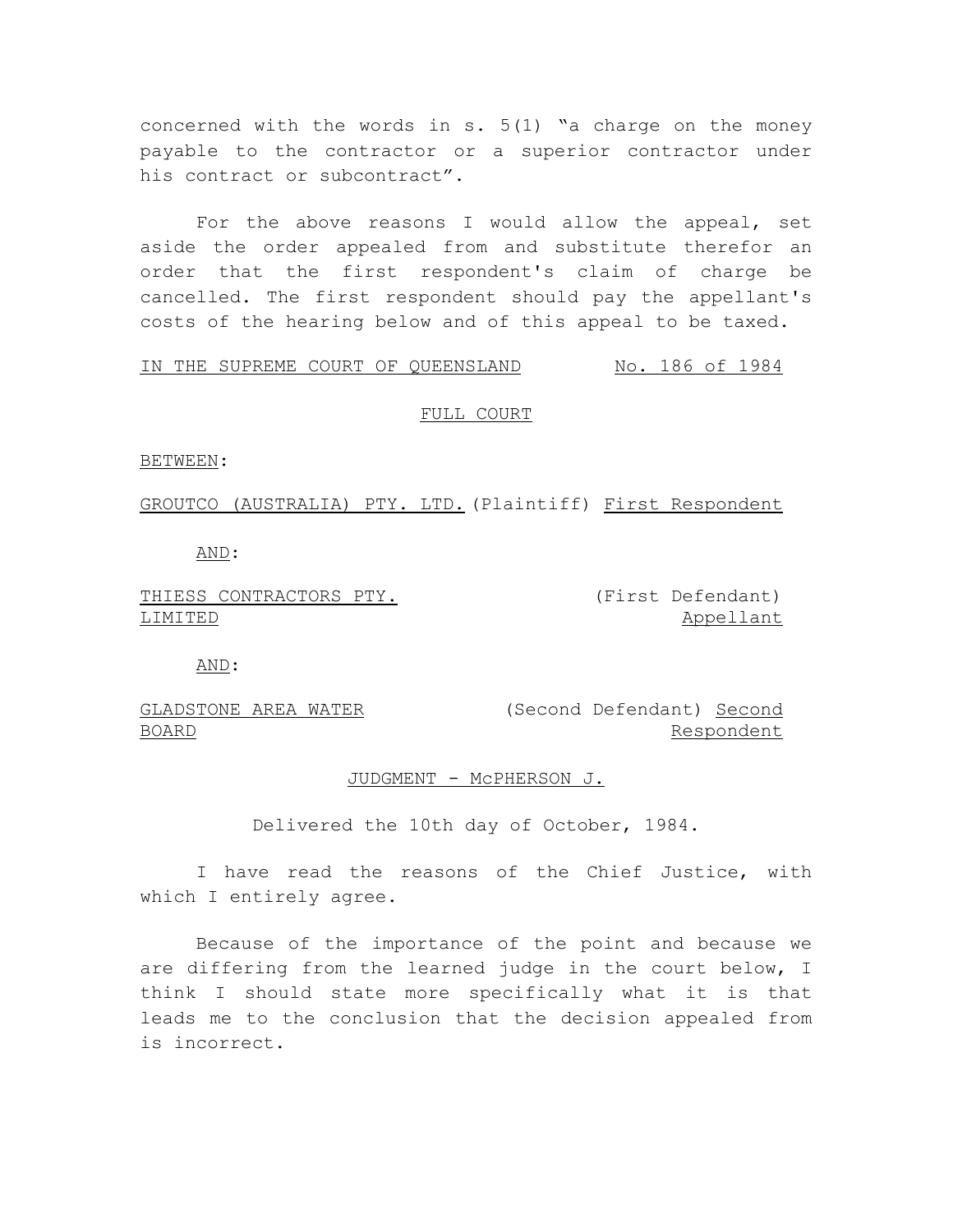The central question is whether, in conferring on a subcontractor "a charge on the money payable to the contractor ... under his contract", s. 5(1) of the Subcontractors' Charges Act means to include as "money payable" an amount that may be payable by way of damages for breach of contract. His Honour held that it did.

There is no doubt that the expression "money payable ... under his contract" is capable of being construed as including damages for breach of that contract. Perhaps money "recoverable" rather than "payable" would have been a more apt or a more precise description of such damages; but nothing is likely to turn on that. The expression "under", used in relation to a contract or agreement of this nature, may be not so wide as "out of" a contract or agreement: Government of Gibraltar v. Kenny [1956] 2 Q.B. 410, 421. It is nevertheless wide enough to include damages for breach of the contract.

Once that is accepted, however, it is difficult to know where to stop. Damages for negligent misstatement might also be said to be payable "under" a contract if they result from something in or forming part of the contract as, for example, in the circumstances disclosed in Morrison-Knudsen International Co. Inc. v. Commonwealth (1972) 46 A.L.J.R. 265. It seems unlikely that the legislation was Intended to secure tortious claims of that kind upon the money payable by the head contractor to the contractor and hence available for payment of claims of all other subcontractors besides the claimant. One therefore tends to look for indications that something more restricted was intended.

The history or genesis of the legislation, which is set out in the reasons of the Chief Justice, is one such indication. Another is the presence in s. 5(2) of the statement that the charge of the subcontractor shall secure payment "in accordance with his subcontract" of all money payable or to become payable to him for work done by him under a subcontract. Damages for breach of contract would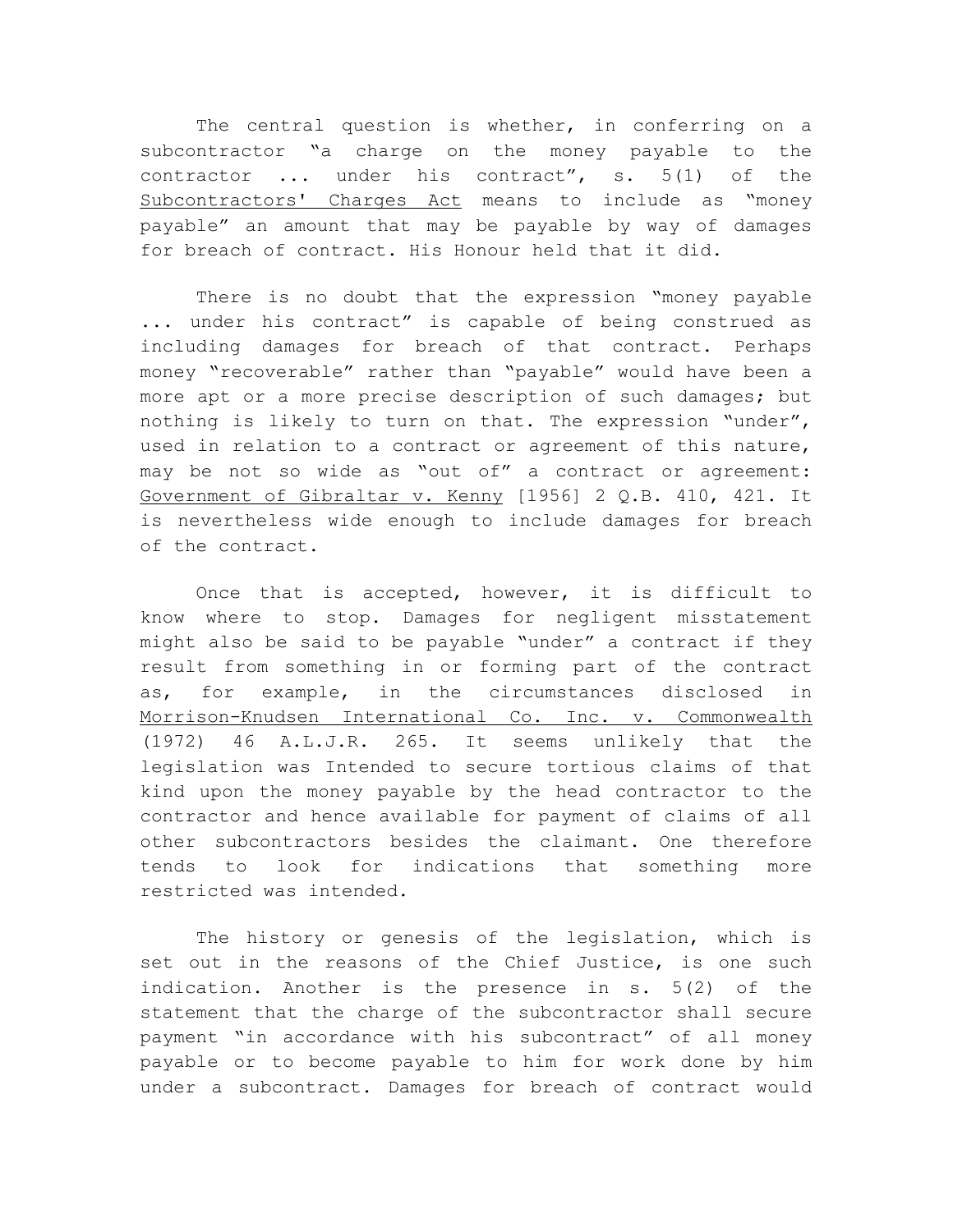not ordinarily be described as payable or as a payment "in accordance with" a contract. Liquidated damages may in some circumstances bear that character; but that is because, if enforceable, a stipulation for payment of liquidated damages represents a provision for payment of a specified sum on the happening of a certain event, usually but not necessarily involving a breach of contract: cf. Campbell Discount Co. v. Bridge [1962] A.C. 600.

Two provisions that confirm this approach to the matter are s. 9 and s. 23, the text of which appears in the reasons of the Chief Justice. Both of them use the word, "debt" to describe the money payable to, or secured in favour of, the subcontractor. That prompted some discussion of the question whether the "debt" referred to means a sum recoverable by the old action of debt; whether a quantum meruit was recoverable by such an action, or only in an action of indebitatus assumpsit; and whether the latter was or was not in substance an action of debt. In a passage extracted from the 5th edition of Chitty on Pleadings (1831), vol. 1, pp. 123-124, which is set out in the judgment of Sholl J. in Alexander v. Ajax Insurance Co. Ltd. [1956] V.L.R. 436, 445, it is said that debt extended to a quantum meruit for work, although later on the same page of the report of his judgment His Honour says that such a claim is covered by the indebitatus or common count. The answer to the question no doubt depends upon the view that is taken of the nature and effect to be attributed to the fictitious promise to pay that came to be imputed to a person simply because he was indebted to another.

But it is quite unnecessary here to attempt to unravel the mysteries of Slade's Case (1602) 4 Co.Rep. 92 in order to interpret the Subcontractors' Charges Act 1974-1976. When in ss. 9 and 23 that Act uses the expression "debt" it does so in the prevailing sense of that term, as meaning a liquidated sum of money presently due, owing and payable by one person to another and one which, as s. 5(2) adds, is so payable "in accordance with" the subcontract. That excludes a claim for unliquidated damages for breach of contract,